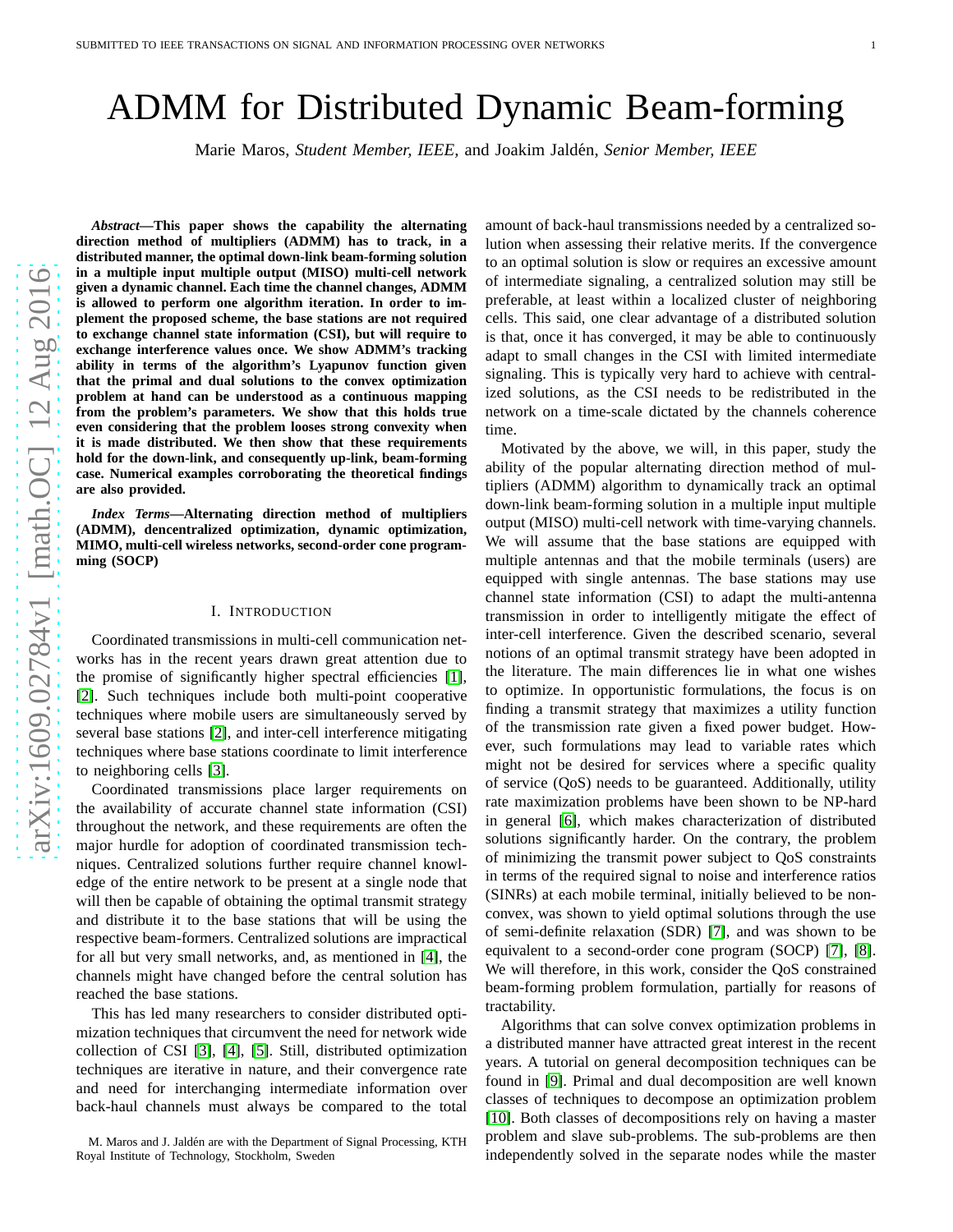problem is solved iteratively using parameters obtained from the individual sub-problems. Primal and dual decomposition have also been previously applied to the QoS constrained power minimization problem considered herein. Examples include [\[11\]](#page-12-10) where dual decomposition was used, [\[5\]](#page-12-4) where primal decomposition was used, and also [\[12\]](#page-12-11), [\[4\]](#page-12-3) where ADMM was used. There are also problem specific distributed techniques based on fixed-point iterations that exploit up-link down-link duality [\[3\]](#page-12-2). The up-link down-link approach has also been extended to the rate maximization problem [\[13\]](#page-12-12). The work in [\[12\]](#page-12-11) considered a robust ADMM formulation where SDR was used to solve local worst-case robust beam-forming problems. We will however herein, for simplicity, not consider the robust ADMM formulation and instead apply ADMM as in [\[4\]](#page-12-3).

ADMM has previously been shown capable of tracking the optimal solution to a dynamically changing optimization problem [\[14\]](#page-12-13). Such results exist also for other decomposition techniques [\[15\]](#page-12-14). However, most of the available results require strong convexity of the objective function, and deal with either unconstrained minimization problems or static feasible sets [\[15\]](#page-12-14), [\[14\]](#page-12-13). A notable exception is the work in [\[16\]](#page-12-15), where a time varying constraint set is used and the requirement for a strongly convex objective is removed in a gradient-type tracking algorithm. While the centralized QoS beam-forming problem considered herein has a strongly convex objective function, this strong convexity is unfortunately broken in the ADMM decomposition. This makes us unable to directly apply the results in [\[14\]](#page-12-13), as these require strong convexity of the objective function in order to establish linear convergence [\[17\]](#page-12-16) as part of the proof therein. Furthermore, the QoS constraints are herein channel dependent and thus time-varying. We will therefore seek to establish a dynamic tracking result through an application of the weaker but more general ADMM convergence results presented in [\[18\]](#page-12-17).

Another issue to take into consideration is that the QoS constrained beam-forming problem is not generally guaranteed to be feasible over all possible channels for a given user to base station assignations. Clearly, no algorithm will be able to track the optimal solution if it does not exist. We will deal with this issue by limiting the tracking argument to sequences of channels within a compact set of channels for which the problem is guaranteed to be feasible. In practice, a communications system would continuously need to monitor the amount of power used, reject and admit users to the system, and reassign users to base stations. When the channel changes sufficiently much the mechanism in charge of performing the user to base station assignation will naturally introduce a change leading to an abrupt change of the problem structure and implying a loss of the tracking ability. We will however not explicitly consider such mechanisms further, and only consider tracking for channel sequences where the centralized problem remain feasible.

Finally, ADMM as proposed in [\[12\]](#page-12-11), [\[4\]](#page-12-3), and many other distributed algorithms as well, will only provide feasible solutions in the limit. This issue has not been overlooked by the research community. The standard solution is to interrupt the algorithm and perform a projection over the feasible set

in order to to achieve feasibility of the solution [\[4\]](#page-12-3), [\[11\]](#page-12-10). However, even when the original problem is assumed to be feasible, there is no guarantee that the projection step is successful. While it can be argued that the likelihood of the projection being feasible increases as the algorithm converges , we propose an alternative way of addressing this issue by allowing the QoS constraints to be violated by some small amount. As, under stable running condition, the deviation from the QoS constraints will be limited and controlled, we argue that the introduction of a simple QoS SINR margin would be enough to ensure the applicability of the algorithm in practice, and therefore we will not strictly enforce the QoS constraints.

With the above caveats in mind, we will prove that an ADMM algorithm that is allowed to perform one ADMM iteration per discrete unit time will be able to yield beamformers that are arbitrarily close to the globally optimal beamformers and provide SINRs which are arbitrarily close to or above the target QoS constraints, provided that the channels vary sufficiently little between each time step within a compact set of channels for which the overall beam-forming problem is feasible.

We begin the paperin Section [II](#page-1-0) by introducing the downlink beam-forming problem and its reformulation so as to write it in a way that is amendable to ADMM and in order to introduce notation. We also discuss the requirements and assumptions needed for our main result to hold true in the same section. We then proceed to show in Section [III](#page-4-0) the tracking ability of ADMM in a general setting under certain continuity assumption of intermediate solutions when viewed as functions of the channels and intermediate iterates. Once the tracking ability has been shown, we proceed to prove in Section [IV](#page-6-0) that the continuity assumptions hold for the considered beam-forming problem. Numerical results that are used to illustrate the results are presented in Section [V.](#page-9-0) Finally, concluding remarks are given in Section [VI.](#page-9-1)

## II. PROBLEM FORMULATION

<span id="page-1-0"></span>Consider a cellular system with  $B$  base stations and  $K$ users where each user is served by one base station at a time. Assume that each base station is equipped with  $N_T$ transmitting antennas and that each mobile station is equipped with a single antenna.

Each user k has been assigned to a specific base station  $b =$  $b(k)$  that will serve it while keeping the interference caused to other users small. Given channels  $\mathbf{h}_{mk} \in \mathbb{C}^{N_T \times 1}$  from base station  $m$  to user  $k$ , the received signal at user  $k$  can be expressed as [\[11\]](#page-12-10), [\[5\]](#page-12-4), [\[4\]](#page-12-3)

$$
y_k \triangleq \underbrace{\mathbf{h}_{b(k)k}^H \mathbf{w}_k d_k}_{\text{scaled signal of interest}} + \underbrace{\sum_{i \in \mathcal{U}(b(k)) \setminus k} \mathbf{h}_{b(k)k}^H \mathbf{w}_i}_{+ \underbrace{\sum_{m \neq b(k)} \sum_{i \in \mathcal{U}(m)} \mathbf{h}_{mk}^H \mathbf{w}_i + n_k}_{\text{intercell interference}}, \qquad (1a)
$$

where  $\mathcal{U}(m)$  denotes the set of users served by base station m, where  $w_k$  denotes the transmit beam-former used by base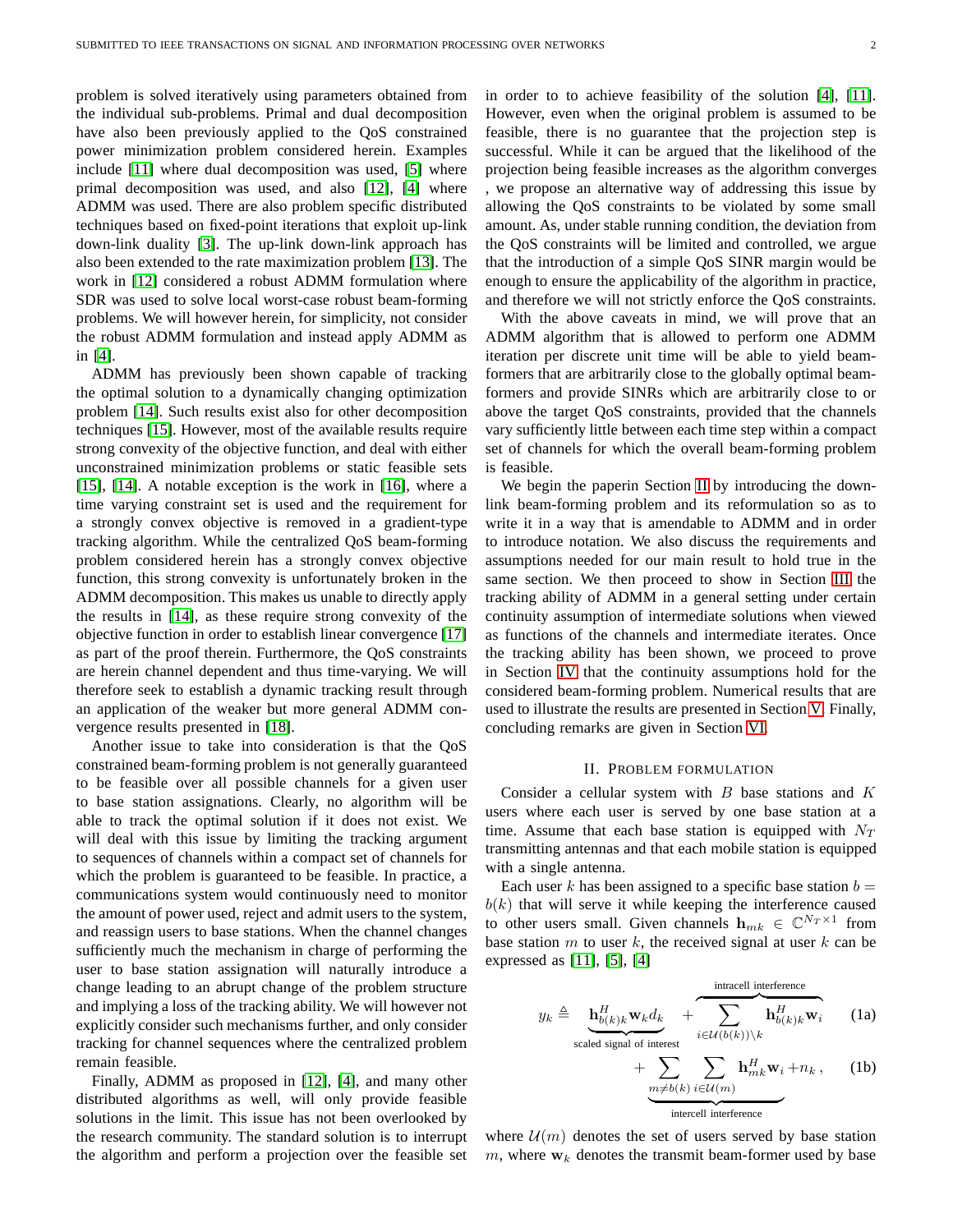station  $b(k)$  to transmit to user k, where  $d_k \in \mathbb{C}$  is the signal of interest with  $\mathbb{E}\{|d_k|^2\} = 1$  and  $\mathbb{E}\{d_k d_j\} = 0$  for  $k \neq j$ , and where  $n_k$  represents circularly symmetric additive white Gaussian noise (AWGN) with variance  $\sigma_k^2$ . We will assume in the distributed solutions that base station  $b$  has knowledge of  $\mathbf{h}_{bk}$  for all  $k = 1, \ldots, K$  and  $\mathbf{w}_k$  for  $k \in \mathcal{U}(b)$ , but not of  $\mathbf{h}_{mk}$ for  $m \neq b$  and  $\mathbf{w}_k$  for  $k \notin \mathcal{U}(b)$ . The signal to interference and noise ratio (SINR) at user  $k$ , for a given set of channels and for a given transmit strategy, is given by

$$
\text{SINR}_k(\mathbf{W}, \mathbf{H}) \triangleq \tag{2a}
$$

$$
\frac{|\mathbf{h}_{b(k)k}^H \mathbf{w}_k|^2}{\sum_{i \in \mathcal{U}(b(k)) \setminus k} |\mathbf{h}_{b(k)k}^H \mathbf{w}_i|^2 + \sum_{m \neq b} \sum_{i \in \mathcal{U}(m)} |\mathbf{h}_{mk}^H \mathbf{w}_i|^2 + \sigma_k^2}, \quad (2b)
$$

where  $H$  and  $W$  are matrices containing the complete set of channels and beam-forming vectors. Since the rate  $r_k$  to user k is a monotonically increasing function of  $SINR_k(W, H)$ , requiring a minimum SINR is equivalent to requiring a minimum rate per user. Hence,

$$
\mathcal{W}^{\star}(\mathbf{H}) \triangleq \underset{\{\mathbf{w}_k\}}{\arg \min} \qquad \sum_{b=1}^{B} \sum_{k \in \mathcal{U}(b)} ||\mathbf{w}_k||^2 \qquad (3a)
$$

<span id="page-2-0"></span>s.t. 
$$
\text{SINR}_k(\mathbf{W}, \mathbf{H}) \ge \gamma_k > 0
$$
 (3b)  
 $k = 1, ..., K$ 

can be seen as a formulation of the minimum power strategy for a specific set of user QoS constraints, where  $W^*(\mathbf{H})$ provides the optimal set of beam-formers  $W^*$  given the channels H.

The problem in [\(3\)](#page-2-0) can be equivalently formulated as a second order cone program (SOCP) [\[7\]](#page-12-6), [\[8\]](#page-12-7). The extension to a variable amount of antennas per base station is straightforward and avoided herein for simplicity. However, the extension to several antennas in reception is probably NP-hard for resource allocation with fixed QoS requirements [\[19\]](#page-12-18) and rate maximization subject to power constraints is NP-hard for two or more transmit antennas per base station [\[6\]](#page-12-5). A technical issue with [\(3\)](#page-2-0) as stated is that the optimal solution is only unique up to a phase ambiguity in the beam-forming vectors, i.e., if  $w_k^*$  is optimal, so is  $w_k^* e^{j\phi}$ , where  $\phi$  is an arbitrary phase. This phase ambiguity is removed when formulating the problems as a SOCP by setting the phase such that the products  $\mathbf{h}_{b(k)k}^H$ **w**<sub>k</sub> are real valued and positive [\[8\]](#page-12-7), enforcing a unique phase for each beam-former. For this reason we will without loss of generality and without much further comments treat  $W^*(\mathbf{H})$  as a singleton set, i.e., we assume that the optimal solution is unique.

As formulated in [\(3\)](#page-2-0), the optimization problem would require centralization of the CSI. In order to solve [\(3\)](#page-2-0) with only local CSI,  $[4]$ ,  $[12]$  $[12]$  $[12]$ <sup>1</sup> proposed ADMM based distributed formulations of problem [\(3\)](#page-2-0). Using ADMM in order to solve a problem in a distributed fashion involves creating copies of the variables that are shared by different nodes, or in this case base stations. Hence, the first step is to identify the shared information and define a new set of variables so as to limit the information exchange. We define, similar to [\[12\]](#page-12-11) and [\[11\]](#page-12-10),  $t_{mk}^2 \triangleq \sum_{j \in \mathcal{U}(m)} |\mathbf{h}_{mk}^H \mathbf{w}_j|^2$ , for  $m \neq b(k)$ , which is the power of the inter-cell interference caused by base station  $m$  on user k served by base station  $b(k)$ . The problem in [\(3\)](#page-2-0) can then be equivalently expressed as

<span id="page-2-8"></span><span id="page-2-3"></span>
$$
\underset{\{t_{mk}\},\{\mathbf{w}_k\}}{\text{minimize}} \qquad \sum_{b=1}^{B} \sum_{k \in \mathcal{U}(b)} ||\mathbf{w}_k||^2 \tag{4a}
$$

s.t. 
$$
\frac{|\mathbf{h}_{b(k)k}^H \mathbf{w}_k|^2}{\sum_{i \in \mathcal{U}(b(k)) \setminus k} |\mathbf{h}_{b(k)k}^H \mathbf{w}_i|^2 + \sum_{m \neq b} t_{mk}^{(b(k))2} + \sigma_k^2} \geq \gamma_k \quad (4b)
$$

$$
\left(t_{mk}^{(m)}\right)^2 - \sum_{i \in \mathcal{U}(m)} |\mathbf{h}_{mk}^H \mathbf{w}_i|^2 \ge 0 \qquad (4c)
$$

<span id="page-2-5"></span><span id="page-2-4"></span><span id="page-2-2"></span>
$$
t_{mk}^{(m)} = t_{mk}^{(b(k))}
$$
 (4d)  
for  $k = 1, ..., K$   
for  $m \neq b(k)$ ,

<span id="page-2-7"></span><span id="page-2-6"></span>where  $t_{m}^{(m)}$  is the inter-cell interference copy in base station m and  $t_{mk}^{(b(k))}$  is the inter-cell interference copy found in base station  $b(k)$ . Note that, except for the equality constraints in [\(4d\)](#page-2-2), i.e., that base stations m and  $b(k)$  agree on the amount of interference caused and suffered, the constraints in [\(4\)](#page-2-3) only involve information of a single base station and the cost function in [\(4a\)](#page-2-4) is separable across base stations. It should also be clear from the formulation in [\(4\)](#page-2-3) that the interference caused by base station  $m$  and suffered by a user in base station  $b(k)$  will only be relevant, and hence exchanged, among base stations m and  $b(k)$ . The coupling between base stations is also made explicit by [\(4d\)](#page-2-2).

Typically, dual decomposition or ADMM are used to decouple problems coupled through a constraint [\[9\]](#page-12-8). However, in this case we are in the presence of coupling variables. To be able to use ADMM we introduce a consistency variable  $\tau_{mk}$  and force the equalities, according to  $t_{mk}^{(m)} = \tau_{mk}$  and  $t_{mk}^{(b(k))} = \tau_{mk}$ . More compactly, we can define  $\mathbf{t}_b \in \mathbb{R}^{K+|\mathcal{U}(b)|(\widetilde{B}-2)}$  containing base station b's copies of the interference terms caused and suffered by its users, i.e.,  $t_{bj}^{(b)}$  for  $j \notin \mathcal{U}(b)$  and  $t_{mk}$ ,  $∀m ≠ b$  and  $∀k ∈ U(b)$ , respectively. For notational simplicity we additionally introduce  $\mathbf{t}^T = (\mathbf{t}_1^T, \dots, \mathbf{t}_B^T) \in \mathbb{R}^{2(B-1)K}$ and  $\tau \in \mathbb{R}^{K(B-1)}$ , as aggregate vectors that contains all interferences and consistency variables. Then, the equality constraints in [\(4d\)](#page-2-2) can be compactly expressed using the equality  $E\tau = t$ , where  $E \in \mathbb{R}^{(B-1)K \times 2(B-1)K}$  is a matrix whose elements are  $\{0, 1\}$  that copies the elements of  $\tau$  in the positions corresponding to the copies in t. If the equality  $E\tau = t$ , or equivalently [\(4d\)](#page-2-2), were to be ignored, [\(4\)](#page-2-3) would become decomposable over the base stations since the feasible set would be the Cartesian product of the independent feasible sets. This allows us to use ADMM [\[12\]](#page-12-11) (or alternatively dual decomposition [\[11\]](#page-12-10)) to provide a distributed algorithm. In order to simplify the formulation of the problems solved by each of the base stations we introduce

<span id="page-2-1"></span><sup>&</sup>lt;sup>1</sup>The scenario treated in [\[12\]](#page-12-11) considers also that the obtained CSI is imperfect which is a generalization we do not consider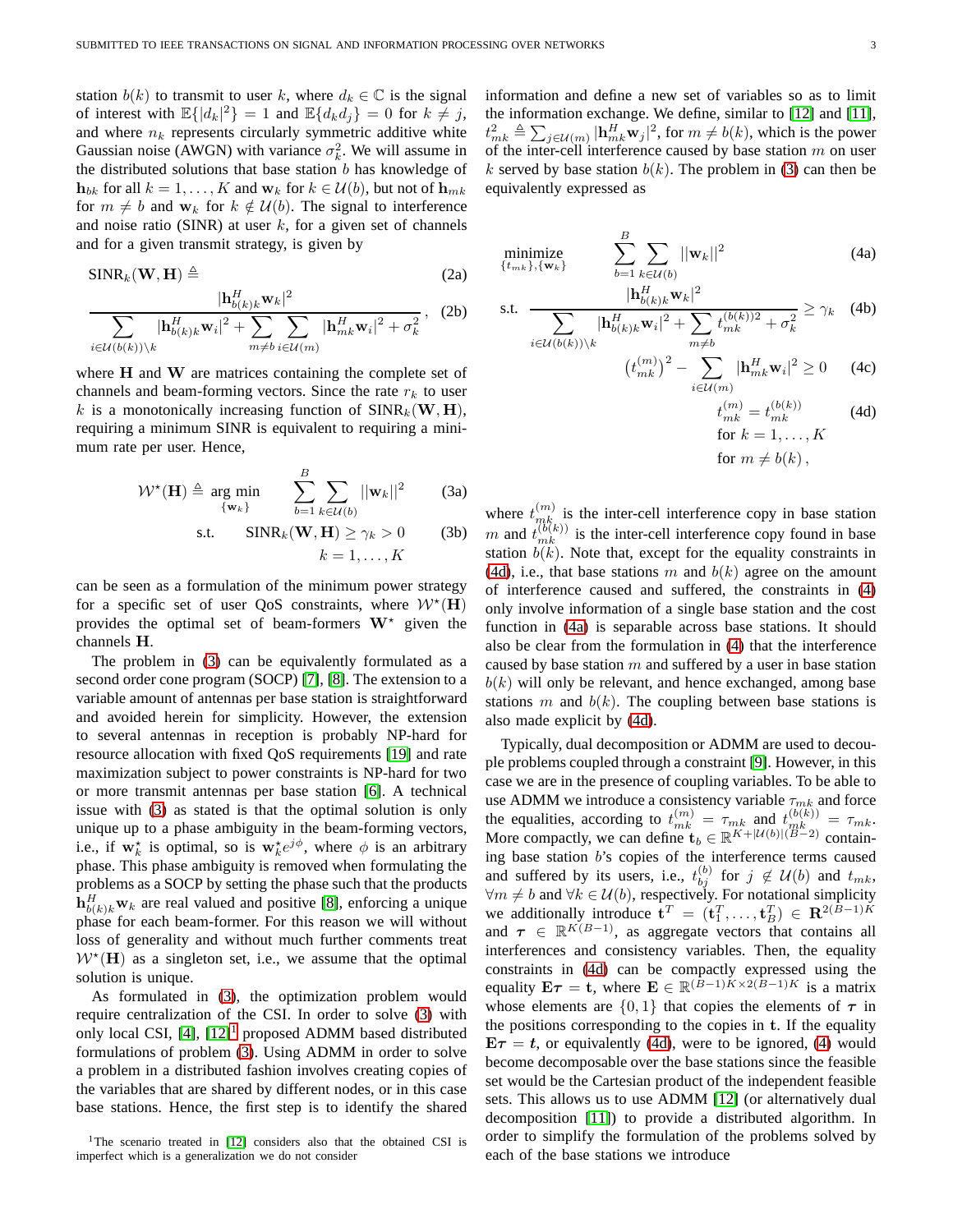<span id="page-3-0"></span>
$$
\frac{\text{SINR}_k(\mathbf{W}_b, \mathbf{H}_b, \mathbf{t}_b) \triangleq}{\sum_{i \in \mathcal{U}(b(k)) \setminus k} |\mathbf{h}_{b(k)k}^H \mathbf{w}_k|^2} \qquad (5)
$$
\n
$$
\frac{|\mathbf{h}_{b(k)k}^H \mathbf{w}_k|^2}{\sum_{i \in \mathcal{U}(b(k)) \setminus k} |\mathbf{h}_{b(k)k}^H \mathbf{w}_i|^2 + \sum_{m \neq b} t_{mk}^{(b)2} + \sigma_k^2}
$$

and

<span id="page-3-1"></span>
$$
INT_{bj}(\mathbf{W}_b, \mathbf{H}_b, \mathbf{t}_b) \triangleq (t_{bj}^{(b)})^2 - \sum_{i \in \mathcal{U}(b)} |\mathbf{h}_{bj}^H \mathbf{w}_i|^2, \quad (6)
$$

where [\(5\)](#page-3-0) denotes the SINR of user  $k$  as a function of the beam-formers used by base station  $b$ ,  $\mathbf{W}_b$ , the channels known to base station  $b$ ,  $H_b$  and the estimated caused and suffered interference at base station  $b$ ,  $t_b$ . Analogously, [\(6\)](#page-3-1) represents the constraint on the interference caused by base station  $b$  to user j, where  $j \notin U(b)$ .

Using these quantities, the problem in [\(4\)](#page-2-3) can now be compactly written as

<span id="page-3-2"></span>
$$
\min_{\{\mathbf{w}_k\},\,\mathbf{t},\,\boldsymbol{\tau}} \qquad \qquad \sum_{b=1}^B \sum_{k\in\mathcal{U}(b)} ||\mathbf{w}_k||^2 \qquad \qquad (7a)
$$

s.t. 
$$
\text{SINR}_k(\mathbf{W}_b, \mathbf{H}_b, \mathbf{t}_b) \ge \gamma_k \tag{7b}
$$

$$
\forall k \in \mathcal{U}(0), \, 0 = 1, \dots, D
$$
  

$$
INT_{bj}(\mathbf{W}_b, \mathbf{H}_b, \mathbf{t}_b) \ge 0,
$$
 (7c)

$$
\forall j \notin \mathcal{U}(b), b = 1, \dots, B
$$

$$
\mathbf{E}\boldsymbol{\tau} = \mathbf{t}.\tag{7d}
$$

Further, E can be partitioned accordingly to the  $t_b$  in t leading to B linear equalities of the kind  $\mathbf{E}_b \boldsymbol{\tau} = \mathbf{t}_b$ , where  $\mathbf{E}_b$  denotes the partition of E corresponding to the interference terms relevant to base station b.

Given a static set of channels, the problem in [\(7\)](#page-3-2), or equivalently [\(4\)](#page-2-3) or [\(3\)](#page-2-0), can thus be solved iteratively by Algorithm [1,](#page-3-3) which represents the ADMM algorithm applied to [\(7\)](#page-3-2). Convergence to an optimal solution follows from standard convergence proofs such as those presented in [\[18\]](#page-12-17).

However, given dynamically fading channels, the risk of rendering the CSI obsolete will lead to the necessity of interrupting the algorithm before it has reached an optimal point [\[4\]](#page-12-3). In case this happens, the approach proposed in [\[4\]](#page-12-3) and [\[11\]](#page-12-10) is to interrupt the algorithm and to project over the feasible set, by setting the variables  $\mathbf{t}_{b}^{[i]} = \mathbf{E}_{b} \boldsymbol{\tau}^{[i-1]}, \ \forall b$ . However, this projection is not necessarily feasible in which case more iterations will be required [\[12\]](#page-12-11). The approach advocated herein is instead to allow for the SINR constraints in [\(7b\)](#page-3-4) or [\(4b\)](#page-2-5) to be violated by a controlled amount.

Assuming block fading, and that the changes in the channels from block to block are bounded, a possible solution is to track the optimal set of beam-formers. A result showing ADMM's tracking capabilities, when the objective function changes from iteration to iteration, is provided in [\[14\]](#page-12-13). However, the analysis found in [\[14\]](#page-12-13) considers unconstrained minimization of a strongly convex function with a Lipschitz continuous gradient. Unfortunately, even though the original problem in [\(3\)](#page-2-0) can be written with a strongly convex objective function with respect to the beam-formers, the price to pay for decomposability is the loss of strong convexity in [\(7a\)](#page-3-5) with respect to the variables t,  $\tau$ . The results provided in [\[14\]](#page-12-13)

### <span id="page-3-3"></span>**Algorithm 1** ADMM for distributed beamforming

1: Initialize  $\tau^{[0]}$  and  $\nu^{[0]}$  such that  $\mathbf{E}^T \nu^{[0]} = 0$ . Set  $i = 1$ . 2: Distributedly solve

$$
\min_{\mathbf{t}_b, \{\mathbf{w}_j\}} \quad \sum_{j \in \mathcal{U}(b)} ||\mathbf{w}_j||^2 + (\boldsymbol{\nu}_b^{[i-1]})^T (\mathbf{t}_b - \mathbf{E}_b \boldsymbol{\tau}^{[i-1]}) \qquad (8a)
$$

<span id="page-3-11"></span><span id="page-3-10"></span><span id="page-3-9"></span><span id="page-3-7"></span>
$$
+ \frac{\rho}{2} || \textbf{t}_b - \textbf{E}_b \boldsymbol{\tau}^{[i-1]} ||^2
$$

s.t. 
$$
SINR_k(\mathbf{W}_b, \mathbf{H}_b, \mathbf{t}_b) \geq \gamma_k, \forall k \in \mathcal{U}(b)
$$
 (8b)

$$
INT_{bj}(\mathbf{W}_b, \mathbf{H}_b, \mathbf{t}_b) \ge 0, \forall j \notin \mathcal{U}(b) \qquad (8c)
$$

for each  $b = 1, \ldots, B$  to obtain  $\mathbf{w}_k^{[i]}$  $\int_k^{\lfloor n \rfloor}$  for  $k = 1, \ldots, K$ and  $\mathbf{t}_{b}^{[i]}$  $b^{[i]}$  at each base station *b*.

- 3: Each base stations shares the relevant elements within  $t_b^{[i]}$ b with other base stations.
- 4: Compute  $\boldsymbol{\tau}^{[i]} = \mathbf{E}^{\dagger} \mathbf{t}^{[i]}$  :  $\mathbf{E}_b \boldsymbol{t}_b^{[i]}$  $b^{[i]}$  can be computed locally by averaging the terms in  $t_b^{[i]}$  with the received terms.
- 5: Compute  $\nu_b^{[i]} = \nu_b^{[i-1]} + \rho(\mathbf{t}_b^{[i]} \mathbf{E}_b \tau^{[i]})$
- <span id="page-3-5"></span><span id="page-3-4"></span>6: Set  $i \leftarrow i + 1$ , and return to 2.

heavily rely on ADMM's linear convergence [\[20\]](#page-12-19) which has the same requirements. Hence, in order to prove that ADMM is capable of tracking the optimal set of beam-formers, a different approach is required.

<span id="page-3-8"></span>Our aim in this paper is to prove that given an initial set of variables  $\tau^{[0]}$  and  $\nu^{[0]}$  in Algorithm [1](#page-3-3) satisfying<sup>[2](#page-3-6)</sup>  $\mathbf{E}^T \nu^{[0]} = 0$ , ADMM is with only one ADMM iteration per channel change capable of providing a set of beam-formers that lie in a bounded neighborhood of the optimal set of beam-formers while the feasibility SINR constraints in [\(7b\)](#page-3-4) are violated at most by a bounded amount. The proposal is hence to simply use Algorithm [1](#page-3-3) with the static channels H replaced by the channels at iteration i, denoted by  $\mathbf{H}^{[i]}$ . In order to prove the tracking capability, we require that the channels lies within a *compact* set of channels,  $H$ , that ensures that  $(3)$  is strictly feasible. The compact set of channels fulfilling this condition will be referred in the sequel as the  $\gamma_k$ −feasible channels.

An essential difference compared with other works [\[4\]](#page-12-3), [\[11\]](#page-12-10) is the requirement of strictly feasible channels. Considering strictly feasible channels guarantees that an arbitrarily small change in the channel will not render the problem infeasible. A second difference is that we allow the SINR constraints to be violated by a bounded amount so as to allow for small disagreements in the interference values at different base stations and hence avoiding the need to solve non-feasible problems.

The contributions of this paper are particularized for the MISO optimal beam-forming problem. However the proof found in Section [III](#page-4-0) shows that ADMM is capable of tracking an optimal solution as long as some continuity conditions are met by the problem at hand. In particular, we require that the optimal primal and dual points are continuous functions of the problem's data, which in this case is the channel. Additionally, we also require that the primal parameters, in

<span id="page-3-6"></span><sup>2</sup>Which is also fulfilled by the optimal set of multipliers  $\nu^*$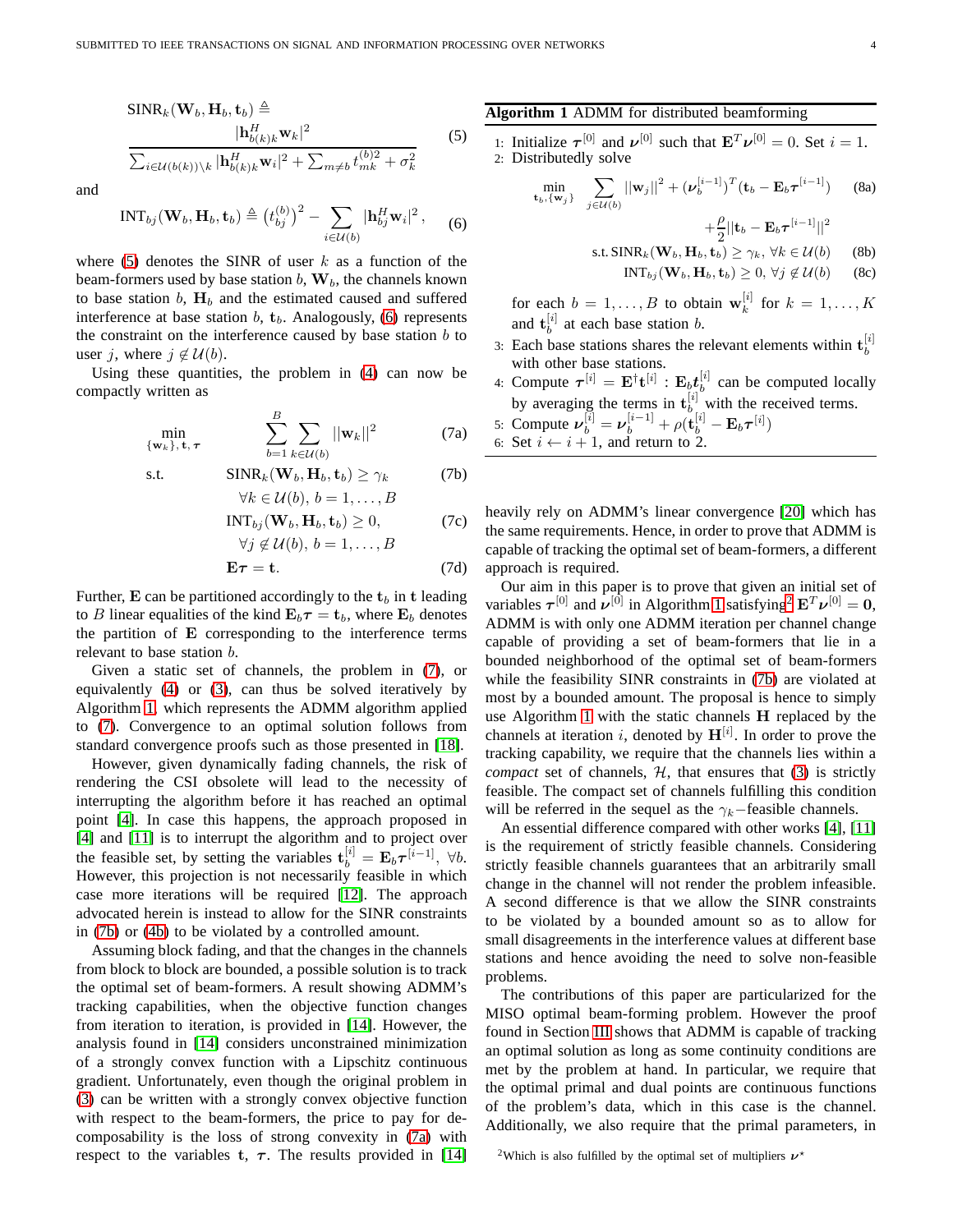this case  $W^{[i]}$ ,  $t^{[i]}$  and  $\tau^{[i]}$  obtained by solving [\(8\)](#page-3-7) in step [2](#page-3-3) of (A1) The optimal consistency variables  $\tau^*$  for the consistency Algorithm [1,](#page-3-3) are continuous functions of the channel and the previous parameters used by ADMM i.e.  $\nu^{[i-1]}$  and  $\tau^{[i-1]}$ . In order to formalize the paper's main result we introduce (A2) The optimal dual multipliers  $v^*$  in the consistency con-Theorem [1](#page-4-1) which is proven in the subsequent sections.

<span id="page-4-1"></span>**Theorem 1.** Let  ${\{\mathbf{H}^{[i]}\}}_{i=0}^{\infty}$  be a sequence of channels that *lie within a compact set*  $H$  *of strictly*  $\gamma_k$ -feasible channels. *Given arbitrary positive constants*  $\epsilon_1 > 0$  *and*  $\epsilon_2 > 0$ *, there is some* δ > 0 *for which Algorithm 1 generates a sequence of beam-formers* W[i] *for which the distance to the* γk*-optimal beam-formers is guaranteed to fulfill*

$$
\lim_{i \to \infty} \sup ||\mathbf{W}^{[i]} - \mathbf{W}^{[i] \star}||^2_{\mathrm{F}} \le \epsilon_1, \tag{9}
$$

*where*  $\mathbf{W}^{[i] \star}$  *denotes the optimal beam-formers at time i, and the SINR of all users are guaranteed to fulfill*

$$
\liminf_{i \to \infty} \text{SINR}_k(\mathbf{W}^{[i]}, \mathbf{H}^{[i]}, \mathbf{t}_b^{[i]}) \ge \gamma_k - \epsilon_2 \tag{10}
$$

<span id="page-4-0"></span>*whenever*  $\|\mathbf{H}^{[i]} - \mathbf{H}^{[i-1]}\| \leq \delta$  *for all*  $i \geq 1$ *.* 

## III. TRACKING WITH ADMM

In this section we show, given a set of continuity assumptions, that ADMM is capable of tracking. In order to be able to show tracking without resorting to any proof requiring linear convergence, we use the convergence proof found in [\[18\]](#page-12-17). This proof relies on a per-iteration decrease on the algorithm's Lyapunov function, which we define as

<span id="page-4-4"></span>
$$
V(\boldsymbol{\nu}, \boldsymbol{\tau}, \mathbf{H}) \triangleq \frac{1}{\rho} ||\boldsymbol{\nu} - \boldsymbol{\nu}^{\star}(\mathbf{H})||^{2} + \rho ||\mathbf{E}(\boldsymbol{\tau} - \boldsymbol{\tau}^{\star}(\mathbf{H}))||^{2}, (11)
$$

where  $\tau^*(H)$  denotes the optimal consistency variables in [\(7d\)](#page-3-8) given channels H, and  $v^*(H)$  denotes the optimal dual variables associated with the consistency constraints [\(7d\)](#page-3-8) given the channels  $H$ . Note that the dependence on  $H$  has its origin in the fact that the optimal interference values and optimal dual multipliers associated with [\(7d\)](#page-3-8) depend on the problems data, i.e. H. In [\[18\]](#page-12-17), ADMM is shown to converge by using the fact that

<span id="page-4-2"></span>
$$
V(\nu^{[i]}, \tau^{[i]}, \mathbf{H}) \le V(\nu^{[i-1]}, \tau^{[i-1]}, \mathbf{H})
$$
  
- $\rho ||\mathbf{r}^{[i]}|| - \rho ||\mathbf{E}(\tau^{[i]} - \tau^{[i-1]})||^2,$  (12)

where  $\mathbf{r}^{[i]} \triangleq \mathbf{t}^{[i]} - \mathbf{E} \tau^{[i-1]}$  is the primal residual at the  $i^{\text{th}}$ iterate. The residual  $r^{[i]}$  represents the disagreement among base stations, or deviation from the mean interference value, during the previous iterate. Equation [\(12\)](#page-4-2) essentially implies that there exists a non-zero decrease in  $V(\nu, \tau, H)$  at each iteration unless all base-stations agree on the amount of interference. Note that in [\[18\]](#page-12-17) the optimization problem is assumed to be static, i.e., in our context, the channels H in [\(12\)](#page-4-2) are assumed to be constant from iteration to iteration. However, in the remainder of this section this assumption will be relaxed and the channel will be assumed to change from one iteration to the next and will hence be indexed using the iteration number.

Given that the considered set of  $\gamma_k$ −feasible channels H is compact and that the channel variation is such that  $||\mathbf{H}^{[i]}$  –  $\mathbf{H}^{[i+1]}|| \leq \delta$  for all  $i \geq 0$ , we will assume the following:

- constraint [\(7d\)](#page-3-8) are a continuous function of the channel **H**, i.e.  $\tau^*(H)$  is a continuous function of **H** over  $H$ .
- straint [\(7d\)](#page-3-8) are a continuous function of the channel H, i.e.  $\nu^*(\mathbf{H})$  is a continuous function of  $\mathbf{H}$  over  $\mathcal{H}$ .
- (A3) The primal iterates  $\mathbf{W}^{[i]}$ ,  $\mathbf{t}^{[i]}$  and  $\boldsymbol{\tau}^{[i]}$  at time i, are continuous functions of the iterates at time  $i 1, \, {\rm i.e.,}\ \mathbf{W}^{[i]}(\boldsymbol{\tau}^{[i-1]}, \boldsymbol{\nu}^{[i-1]}, \mathbf{H}^{[i]}),\ \mathbf{t}^{[i]}(\boldsymbol{\tau}^{[i-1]}, \boldsymbol{\nu}^{[i-1]}, \mathbf{H}^{[i]})$ and  $\tau^{[i]}(\tau^{[i-1]}, \nu^{[i-1]}, \mathbf{H}^{[i]})$  corresponding to the resulting parameters generated by steps [2](#page-3-3) and [4](#page-3-9) in Algorithm [1,](#page-3-3) are continuous functions of their respective input parameters.

Note that assumption (A3) also implies continuity of  $v^{[i]}(\tau^{[i-1]}, \nu^{[i-1]}, \mathbf{H}^{[i-1]})$  by the continuity of the dual update in step [5](#page-3-9) in Algorithm [1.](#page-3-3) Additionally the continuity of  $\tau^{[i]}(\tau^{[i-1]}, \nu^{[i-1]}, \mathbf{H}^{[i]})$  follows by the same principle from the continuity of  $\mathbf{t}^{[i]}(\tau^{[i-1]}, \tau^{[i-1]}, \mathbf{H}^{[i-1]})$  for the beamforming problem. However, this might not be the case for other optimization problems, and is thus assumed. Assumptions (A1)-(A3) will be proven to hold in the next section. However, for the time being they will be assumed to be given.

Conceptually, the proof that follows can be split in two parts. First, we show that given a bound on the Lyapunov function before the ADMM update, i.e.  $V(\tau^{[i-1]}, \nu^{[i-1]}, \mathbf{H}^{[i]})$ , we are capable of guaranteeing a bound on the distance to the optimal set of beam-formers. Second, we then show that there exists a channel variation  $\delta$  such that we are guaranteed that the bound on the Lyapunov function holds in the limit when  $i \to \infty$ . Following this approach, we introduce two lemmas and their respective proofs to show that Theorem [1](#page-4-1) holds true given assumptions (A1)-(A3).

**Lemma 1.** *Given that assumption (A3) holds and given a constant*  $\epsilon_1 > 0$ *, there exists a constant*  $c > 0$  *such that* 

<span id="page-4-3"></span>
$$
\limsup_{i \to \infty} V(\boldsymbol{\tau}^{[i-1]}, \boldsymbol{\nu}^{[i-1]}, \mathbf{H}^{[i]}) \le c \tag{13}
$$

*implies that*

$$
\limsup_{i\to\infty} \quad ||\mathbf{W}^{[i]} - \mathbf{W}^{[i]\star}||^2_F \le \epsilon_1.
$$
 (14)

Two alternative proofs of this can be provided. In the general case, the bound in [\(13\)](#page-4-3) will by [\(11\)](#page-4-4) imply that  $\nu^{[i-1]}$ and  $\tau^{[i-1]}$  are close to their respective optimal values. The continuity assumption for  $\mathbf{W}^{[i]} ( \boldsymbol{\tau}^{[i-1]}, \boldsymbol{\nu}^{[i-1]}, \mathbf{H}^{[i-1]})$  made in (A3) will imply that also  $W^{[i]}$  is close to the global optimal value. However, for the particular problem at hand, an explicit bound that yields insight into the dependency of c on  $\epsilon_1$  can also be provided; which is done in Appendix [A.](#page-10-0)

<span id="page-4-5"></span>**Lemma 2.** *Given that assumptions (A1)-(A3) hold, given a compact set* H *of* γk*-feasible channels, and given a constant*  $c > 0$ , there exists a maximum channel variation  $\delta > 0$ , where  $H^{[i-1]} \in \mathcal{H}$  and  $\|\mathbf{H}^{[i]} - \mathbf{H}^{[i-1]}\| \leq \delta$  for all  $i \geq 1$ , for which

$$
\limsup_{i \to \infty} V(\boldsymbol{\tau}^{[i-1]}, \boldsymbol{\nu}^{[i-1]}, \mathbf{H}^{[i]}) \le c. \tag{15}
$$

*Proof.* ADMM guarantees that  $V(\boldsymbol{\nu}^{[i]}, \boldsymbol{\tau}^{[i]}, \mathbf{H}^{[i]})$  $\lt$  $V(\boldsymbol{\nu}^{[i-1]}, \boldsymbol{\tau}^{[i-1]}, \mathbf{H}^{[i]})$  for the Lyapunov function defined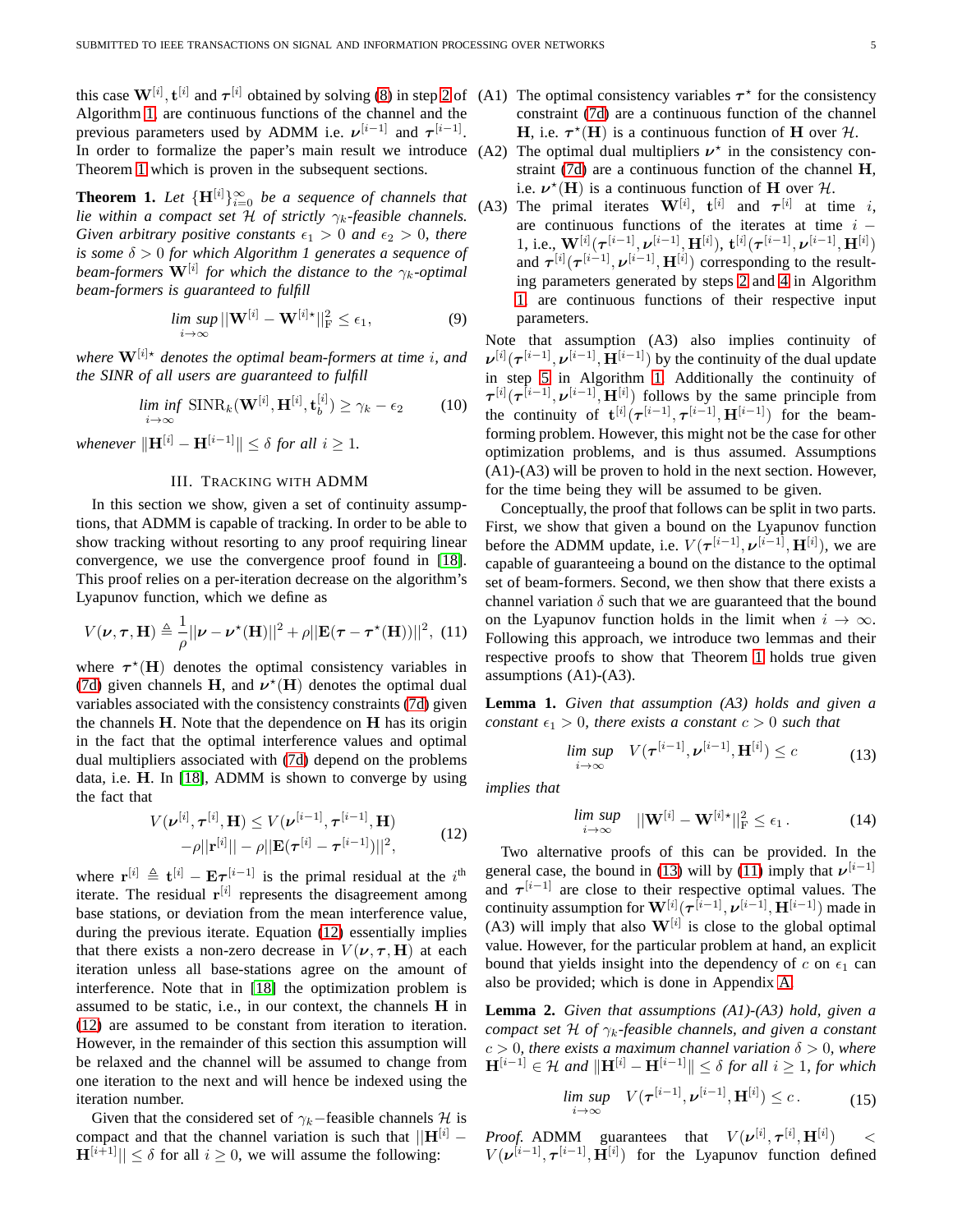in [\(11\)](#page-4-4), unless  $\nu^{[i-1]}$  and  $\tau^{[i-1]}$  are already optimal for  $H^{[i]}$  [\[18\]](#page-12-17). Additionally, given assumptions (A1)-(A2), the Lyapunov function  $V(\nu, \tau, H)$  is continuous in H for fixed  $\nu$  and  $\tau$ . The proof of Lemma [2](#page-4-5) presented below uses these facts to confine the Lyapunov function between two values. This can be achieved by guaranteeing that an increase in the Lyapunov function due to a change in the channel will always countered by a decrease in the Lyapanov function due to one iteration of the ADMM algorithm. A bound on the maximum variation of  $V(\nu, \tau, H)$  over  $H \in \mathcal{H}$  for which  $\|\mathbf{H} - \mathbf{H}^{[i]}\| \leq \delta$ , and for any pair  $(\nu, \tau)$  that could be generated by the algorithm, is obtained together with a minimum guaranteed decrease provided by ADMM. This is possible due to continuity assumptions (A1)-(A3) and the compactness of H.

To this end, assume that the channel variation from iteration to iteration is upper bounded by some  $\delta > 0$  to be specified later, i.e.  $||\mathbf{H}^{[i+1]} - \mathbf{H}^{[i]}|| \leq \delta$  for all  $i \geq 0$ . For some given  $\mu_1 > 0$  and arbitrary  $(\boldsymbol{\nu}^{[0]}, \boldsymbol{\tau}^{[0]})$  with  $\mathbf{E}^T \boldsymbol{\nu}^{[0]} = \mathbf{0}$  define

$$
\mu_0 \triangleq \max \left\{ V(\boldsymbol{\nu}^{[0]}, \boldsymbol{\tau}^{[0]}, \mathbf{H}^{[0]}), \mu_1 \right\}. \tag{16}
$$

Then, choose a finite  $\Delta \mu > 0$ , let  $\mu_u \triangleq \mu_0 + \Delta \mu$  and define the set  $V \subset \mathbb{R}^{3(B-1)K}$  as

$$
\mathcal{V} \triangleq \{(\boldsymbol{\nu}, \boldsymbol{\tau}) \, | \, \exists \mathbf{H} \in \mathcal{H}, V(\boldsymbol{\nu}, \boldsymbol{\tau}, \mathbf{H}) \leq \mu_{\mathbf{u}}, \mathbf{E}^T \boldsymbol{\nu} = \mathbf{0} \}. \tag{17}
$$

Due to the compactness of  $H$ , the continuity of  $\nu^*(H)$  and  $\tau^*(\mathbf{H})$ , and the strong convexity of  $V(\nu, \tau, \mathbf{H})$  in  $(\nu, \tau)$ , the set  $V$  is also compact. Next, let

$$
\mathcal{U} \triangleq \{(\boldsymbol{\nu}, \boldsymbol{\tau}, \mathbf{H}) \,|\, V(\boldsymbol{\nu}, \boldsymbol{\tau}, \mathbf{H}) \geq \mu_1, \, \mathbf{E}^T \boldsymbol{\nu} = \mathbf{0}\}. \qquad (18)
$$

Note that this set is closed but not bounded. However, the set  $U \cap (V \times H)$  is compact as it is closed and bounded. The set  $U \cap (V \times H)$  is simply the set of parameters  $(\nu, \tau, H)$  for which the Lyapunov function [\(11\)](#page-4-4) is upper and lower bounded according to

$$
\mu_1 \le V(\nu, \tau, \mathbf{H}) \le \mu_{\mathbf{u}} = \mu_0 + \Delta \mu, \tag{19}
$$

i.e. we are confining the Lyapunov function's value between  $\mu_1$  and  $\mu_0$  by considering  $(\nu, \tau, H) \in \mathcal{U} \cap (\mathcal{V} \times \mathcal{H})$ .

From [\[18\]](#page-12-17) we have that for a given triplet  $(\boldsymbol{\nu}^{[i-1]}, \boldsymbol{\tau}^{[i-1]}, \mathbf{H}^{[i]})$  at the start of steps [2](#page-3-3) in Algorithm [1,](#page-3-3) the decrease in the Lyapanov function in the  $i<sup>th</sup>$  iteration over steps [2](#page-3-3) to [4,](#page-3-9) is lower bounded as [cf. [\(12\)](#page-4-2)]

<span id="page-5-0"></span>
$$
D(\boldsymbol{\tau}^{[i-1]}, \boldsymbol{\nu}^{[i-1]}, \mathbf{H}^{[i]}) \triangleq V(\boldsymbol{\nu}^{[i-1]}, \boldsymbol{\tau}^{[i-1]}, \mathbf{H}^{[i]}) - V(\boldsymbol{\nu}^{[i]}, \boldsymbol{\tau}^{[i]}, \mathbf{H}^{[i]}) \geq \rho ||\mathbf{r}^{[i]}||^2 + \rho ||\mathbf{E}(\boldsymbol{\tau}^{[i]} - \boldsymbol{\tau}^{[i-1]})||^2 \geq 0
$$
\n(20)

where equality holds only at the optimum when  $\tau^{i-1}$  =  $\tau^{\star}(\mathbf{H}^{[i]}), \nu^{[i-1]} = \nu^{\star}(\mathbf{H}^{[i]})$  and  $V(\nu^{[i-1]}, \tau^{[i-1]}, \mathbf{H}^{[i]}) = 0$ .

Given (A3) the lower bound on  $D(\tau^{[i-1]}, \nu^{[i-1]}, \mathbf{H}^{[i]})$ in [\(20\)](#page-5-0) is continuous in  $(\tau^{[i-1]}, \nu^{[i-1]}, \mathbf{H}^{[i]})$ . Additionally, given the compactness of  $U \cap (V \times H)$  and that  $V(\nu^{[i-1]}, \tau^{[i-1]}, \mathbf{H}^{[i]}) \geq \mu_1 > 0$  whenever  $(\tau^{[i-1]}, \nu^{[i-1]}, \mathbf{H}^{[i]}) \in \mathcal{U} \cap (\mathcal{V} \times \mathcal{H})$ , it follows that there is a constant  $d > 0$  for which  $D(\nu, \tau, H) \geq d$  for all

 $(\tau^{[i-1]}, \nu^{[i-1]}, \mathbf{H}^{[i]}) \in \mathcal{U} \cap (\mathcal{V} \times \mathcal{H})$ , i.e., there is a minimum guaranteed decrease of the Lyapanov function.

By assumption it holds that  $(\boldsymbol{\nu}^{[0]}, \boldsymbol{\tau}^{[0]}, \mathbf{H}^{[0]}) \in \mathcal{V} \times \mathcal{H}$ and that  $V(\boldsymbol{\tau}^{[0]}, \boldsymbol{\tau}^{[0]}, \mathbf{H}^{[0]}) \leq \mu_0$ . Assume now that for some arbitrary  $i \geq 1$  it holds that  $(\nu^{[i-1]}, \tau^{[i-1]}, \mathbf{H}^{[i-1]}) \in$  $\mathcal{V} \times \mathcal{H}$  and that  $V(\boldsymbol{\nu}^{[i-1]}, \boldsymbol{\tau}^{[i-1]}, \mathbf{H}^{[i-1]}) \leq \mu_0$ . Given a change in the channel from  $H^{[i-1]}$  to  $H^{[i]}$ , we can have that  $V(\bm{\nu}^{[i-1]}, \bm{\tau}^{[i-1]}, \mathbf{H}^{[i]}) \leq \mu_1$  or that  $V(\bm{\nu}^{[i-1]}, \bm{\tau}^{[i-1]}, \mathbf{H}^{[i]}) >$  $\mu$ <sub>1</sub>. In the former case, it follows immediately by the monotonicity of the Lyapanov function for fixed channels that also  $V(\boldsymbol{\nu}^{[i]}, \boldsymbol{\tau}^{[i]}, \mathbf{H}^{[i]}) \leq \mu_1$ . In the latter case, the Lyapunov function can be bounded, by using the fact that  $E^T \nu^* = 0$ and the triangular inequality applied to [\(11\)](#page-4-4), according to

$$
V(\boldsymbol{\nu}^{[i-1]}, \boldsymbol{\tau}^{[i-1]}, \mathbf{H}^{[i]}) \leq \mu_0 + 2\sqrt{\mu_0} \left(\frac{1}{\sqrt{\rho}} \Delta \nu^*(\delta) + \sqrt{\rho} \Delta \tau^*(\delta)\right) + \frac{1}{\rho} (\Delta \nu^*(\delta))^2 + \rho (\Delta \tau^*(\delta))^2,
$$
\n(21)

where

$$
\Delta \tau^{\star}(\delta) \triangleq \max_{\mathbf{H}, \mathbf{H}' \in \mathcal{H}} ||\tau^{\star}(\mathbf{H}) - \tau^{\star}(\mathbf{H}')|| \qquad (22a)
$$

$$
||\mathbf{H} - \mathbf{H}'|| \le \delta \tag{22b}
$$

and where  $\Delta \nu^*(\delta)$  is analogously defined. Due to the compactness of H, the continuity of  $\tau^*(H)$  and  $\nu^*(H)$  the quantities  $\Delta \tau^*(\delta)$  and  $\Delta \nu^*(\delta)$  are bounded and satisfy  $\lim_{\delta \to 0} \Delta \tau^*(\delta) =$ 0 and  $\lim_{\delta \to 0^+} \Delta \nu^*(\delta) = 0.$ 

We need to select  $\delta$  so as to guarantee that  $(\boldsymbol{\nu}^{[i]}, \boldsymbol{\tau}^{[i]}, \mathbf{H}^{[i-1]}) \in \mathcal{U} \cap (\mathcal{V} \times \mathcal{H})$ . We do this by selecting  $\delta$ such that

<span id="page-5-1"></span>
$$
2\sqrt{\mu_0}(\frac{1}{\sqrt{\rho}}\Delta \nu^\star(\delta) + \sqrt{\rho}\Delta \tau^\star(\delta))
$$
  
 
$$
+\frac{1}{\rho}(\Delta \nu^\star(\delta))^2 + \rho(\Delta \tau^\star(\delta))^2 \le \Delta \mu,
$$
 (23)

implying that we have that  $V(\boldsymbol{\nu}^{[i]}, \boldsymbol{\tau}^{[i]}, \mathbf{H}^{[i]})$ ) ≤  $V(\boldsymbol{\nu}^{[i-1]}, \boldsymbol{\tau}^{[i-1]}, \mathbf{H}^{[i]}) - d$ . Thus, if  $\delta$  is chosen such that

<span id="page-5-2"></span>
$$
2\sqrt{\mu_0}(\frac{1}{\sqrt{\rho}}\Delta \nu^\star(\delta) + \sqrt{\rho}\Delta \tau^\star(\delta))
$$
  
 
$$
+\frac{1}{\rho}(\Delta \nu^\star(\delta))^2 + \rho(\Delta \tau^\star(\delta))^2 \le d,
$$
 (24)

we have that  $V(\nu^{[i]}, \tau^{[i]}, \mathbf{H}^{[i]}) \leq \mu_0$ , which implies in turn that  $(\boldsymbol{\nu}^{[i+1]}, \boldsymbol{\tau}^{[i+1]}, \mathbf{H}^{[i+1]}) \in \mathcal{V} \times \mathcal{H}$ . Therefore,  $\delta$  can be selected small enough so as to guarantee that the decrease can always compensate for the increase induced by the channel change, and at the same time, guarantee that there exists no channel change that pushes the Lyapunov function to a region in which the guaranteed decrease does not apply. Note that  $d$  is not dependent on  $\delta$  but on  $\mathcal{H}$ , while  $\mu_1$  and  $\Delta \mu$  are arbitrarily selected. Hence it is always possible to find a parameter  $\delta > 0$ fulfilling  $(23)$  and  $(24)$ .

Expressions [\(23\)](#page-5-1) and [\(24\)](#page-5-2) provide insights on how to select the parameter  $\rho$  in case one can obtain the sensitivity of the dual problem or primal problem with respect to the problem's data; in other words, if the dual problem were to be very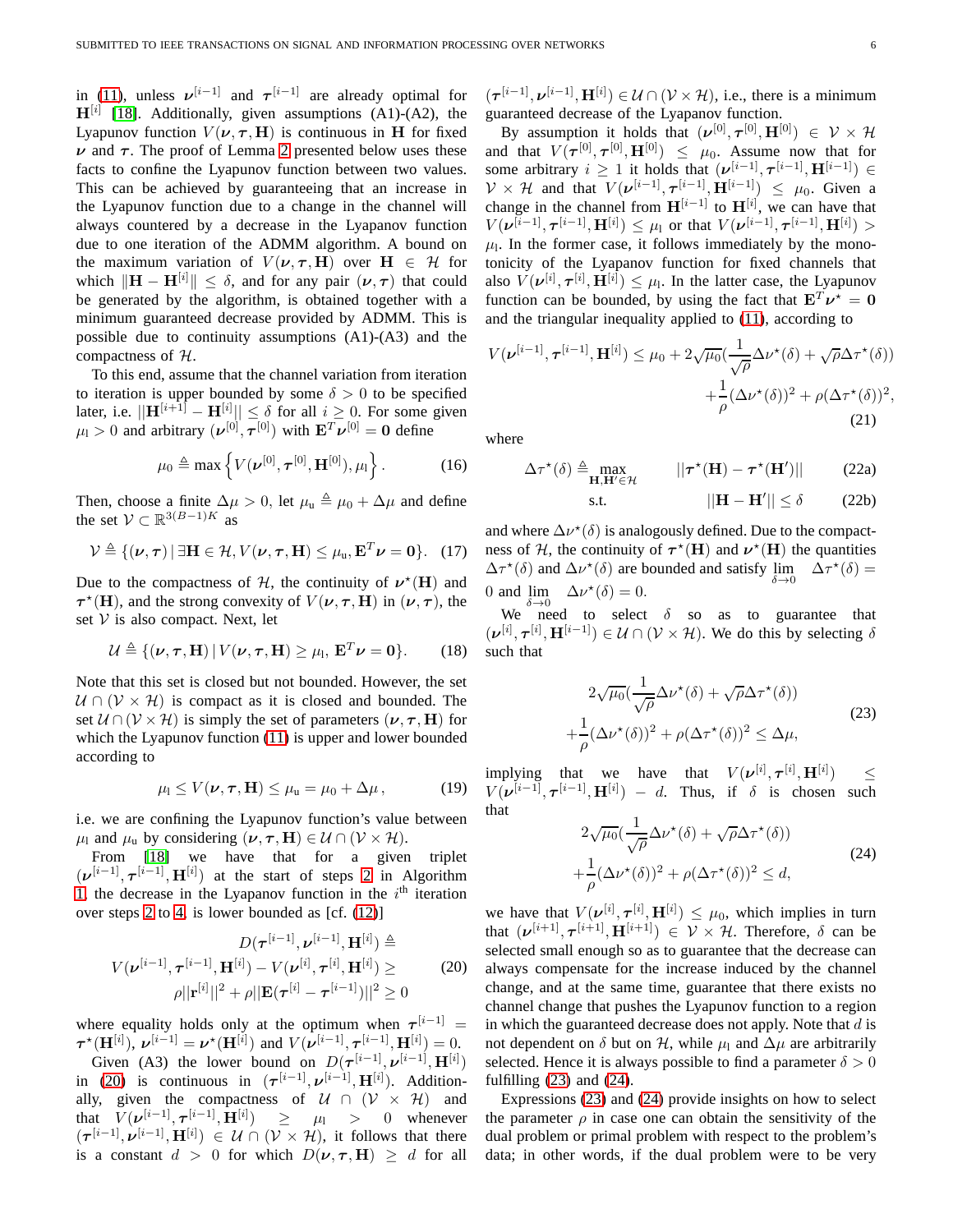sensitive to the problem's data while the primal is less, one would select a large value for  $\rho$ .

It follows by induction that the bound  $V(\boldsymbol{\nu}^{[i]}, \boldsymbol{\tau}^{[i]}, \mathbf{H}^{[i]}) \leq$  $\mu_0$  will hold for all *i*. Additionally, if  $\delta'$  is picked so that we have a margin, i.e such that  $d \geq 2\sqrt{\mu_0}(\frac{1}{\sqrt{\rho}}\Delta \nu^*(\delta') +$  $\sqrt{\rho}\Delta\tau^{\star}(\delta')$ ) +  $\frac{1}{\rho}(\Delta\nu^{\star}(\delta'))^2 + \rho(\Delta\tau^{\star}(\delta'))^2 + m$ , where  $m > 0$ is a constant, we have that at each iteration, as long as we remain within  $U \cap (V \times H)$ , a net decrease, i.e.

$$
V(\nu^{[i]}, \tau^{[i]}, \mathbf{H}^{[i]}) \ge V(\nu^{[i-1]}, \tau^{[i-1]}, \mathbf{H}^{[i-1]}) - m. \tag{25}
$$

This implies that there exists a  $i_0$  such that:

$$
V(\nu^{[i_0]}, \tau^{[i_0]}, \mathbf{H}^{[i_0]}) \leq \mu_1.
$$
 (26)

Note that we are not guaranteed a decrease of at least  $d$  now since  $(\boldsymbol{\nu}^{[i_0]}, \boldsymbol{\tau}^{[i_0]}, \mathbf{H}^{[i_0]}) \notin \mathcal{U}$ . However, we have that after one channel iteration, the Lyapunov function will be upper bounded by:

$$
V(\boldsymbol{\nu}^{[i_0]}, \boldsymbol{\tau}^{[i_0]}, \mathbf{H}^{[i_0+1]}) \leq \mu_1 + 2\sqrt{\mu_1}(\frac{1}{\sqrt{\rho}}\Delta \nu^*(\delta')
$$
 (27a)

$$
+\sqrt{\rho}\Delta\tau^{\star}(\delta'))+\frac{1}{\rho}(\Delta\nu^{\star}(\delta'))^2+\rho(\Delta\tau^{\star}(\delta'))^2.\qquad(27b)
$$

In case  $V(\boldsymbol{\nu}^{[i_0]}, \boldsymbol{\tau}^{[i_0]}, \mathbf{H}^{[i_0+1]}) \ge \mu_1$  we have that  $(\boldsymbol{\nu}^{[i_0]}, \boldsymbol{\tau}^{[i_0]}, \mathbf{H}^{[i_0+1]}) \in \mathcal{U} \cap (\mathcal{V} \times \mathcal{H})$  and therefore, there is a guaranteed decrease  $d > 2\sqrt{\mu_0} \left(\frac{1}{\sqrt{\rho}}\Delta \nu^*(\delta') + \sqrt{\rho}\Delta \tau^*(\delta')\right) +$  $\frac{1}{\rho}(\Delta \nu^*(\delta'))^2 + \rho(\Delta \tau^*(\delta'))^2$  compensating the increase caused in the Lyapunov function and yielding that  $\forall i \geq i_0$ 

$$
V(\boldsymbol{\nu}^{[i]}, \boldsymbol{\tau}^{[i]}, \mathbf{H}^{[i]}) \leq \mu_l,
$$
\n(28)

or equivalently

<span id="page-6-5"></span>
$$
\limsup_{i\to\infty} V(\boldsymbol{\nu}^{[i]}, \boldsymbol{\tau}^{[i]}, \mathbf{H}^{[i]}) \leq \mu_1; \tag{29}
$$

and thus

<span id="page-6-4"></span>
$$
\limsup_{i \to \infty} V(\boldsymbol{\nu}^{[i]}, \boldsymbol{\tau}^{[i]}, \mathbf{H}^{[i+1]}) \le c \tag{30}
$$

where  $c \triangleq \mu_1 + \sqrt{2\mu_l} \left( \frac{1}{\sqrt{\rho}} \Delta \nu^* (\delta') + \sqrt{\rho} \Delta \tau^* (\delta') \right)$  +  $\frac{1}{\rho}(\Delta \nu^*(\delta'))^2 + \rho(\Delta \tau^*(\delta'))^2$ , concluding the proof of Lemma [2.](#page-4-5)  $\Box$ 

Given ADMM's nature, primal feasibility can not be guaranteed until the algorithm has converged completely for a fixed channel. We therefore proceed to show the worse case possible deviation from the desired SINRs,  $\gamma_k$ .

In particular, in the worst case scenario the obtained SINR for user k satisfies for  $i > i_0$ 

<span id="page-6-1"></span>
$$
\text{SINR}_k(\mathbf{W}_b, \mathbf{H}_b, \mathbf{t}_b) = \gamma_k \left( 1 - \left( \frac{4c}{\rho \sigma_k^2 + 4c} \right) \right) = \gamma_k \left( 1 - \epsilon_{2k} \right).
$$
\n(31)

The proof of [\(31\)](#page-6-1) can be found in appendix [B.](#page-11-0) This concludes the fact that ADMM can track the optimal set of beamformers given the continuity assumptions (A1)-(A3) and that the channel does not vary too much from one time instance to the next. Note that when considering the minimum achieved SINR due to the disagreement among base stations, the noise's variance plays an important role, i.e. the larger the noise variance the more negligible the disagreement among base stations is. As one might intuitively expect, the parameter  $\rho$ is relevant in order to mitigate the disagreement. This can be easily seen due to the penalty parameter assigning weight to the term  $||\mathbf{E}_b \mathbf{t}_b - \boldsymbol{\tau}||^2$  in [\(8a\)](#page-3-10). However, from [\(31\)](#page-6-1) we can see that the effect  $\rho$  has is equivalent to that of a "noise enhancer" when it comes to mitigating the effect of the disagreement on the interference values.

# IV. CONTINUITY ANALYSIS

<span id="page-6-0"></span>In this section we show that assumptions  $(A1)-(A3)$  made in order to prove ADMM's tracking ability of the optimal set of beam-formers hold. We will first argue that showing continuity of the optimal consistency variables  $\tau^*$  (A1) and the optimal dual variables associated with [\(7d\)](#page-3-8),  $\tau^*$  (A2) is equivalent to showing continuity of the primal and dual optimal variables of the centralized problem. When it comes to the optimal consistency variables  $\tau^*$  this is fairly obvious, since the interference constraints [\(8c\)](#page-3-9), as defined in Algorithm [1](#page-3-3) will be fulfilled tightly at the optimal point. In order to show the continuity of the optimal dual multipliers  $v^*$ associated with [\(7d\)](#page-3-8) it suffices to express the Lagrangian of the centralized problem [\(3\)](#page-2-0) and of the problem in [\(7\)](#page-3-2) as in [\[3\]](#page-12-2). By finding the optimality conditions with respect to the additional variables (i.e., the interference estimates t and the consistency variables  $\tau$ ) one can show that each of the elements in  $\nu^*$  equals the product of the corresponding interference estimate  $t_{mbk}^{(m)\star}$  and the multiplier associated with the SINR constraint [\(8b\)](#page-3-11) that contains it. Further, by taking gradient with respect to the beam-formers we obtain that the dual multipliers corresponding to the SINR constraint [\(8b\)](#page-3-11) equal the dual multipliers associated to the SINR constraints [\(3b\)](#page-2-6) in the centralized problem.

We will first show that the optimal interference estimates  $t_{mbk}^{\star}$  are continuous functions of the channel. In order to do this we show that the optimal set of beam-formers  $W^*$ are continuous functions of the channels in the centralized problem. For this purpose we require Theorem [2](#page-6-2) (a special case of [\[21,](#page-12-20) Theorem 2.2, 2.3]). For completeness we include the definitions of *closed* and *open* point to set mappings defined as in [\[21\]](#page-12-20).

<span id="page-6-3"></span>**Definition 1.** *A point to set mapping*  $W(H)$  *is* closed *at* H *if for any sequence of channels*  $H_n \in \mathcal{H}$ ,  $H_n \rightarrow \overline{H}$ *, and associated feasible beam-formers*  $\mathbf{W}_n \in \mathcal{W}(\mathbf{H}_n)$  *such that*  $\mathbf{W}_n \to \mathbf{W}$  *it holds that*  $\mathbf{W} \in \mathcal{W}(\mathbf{H})$ *.* 

**Definition 2.** *A point to set mapping*  $W(H)$  *is* open *at*  $\overline{H}$  *if for any sequence of channels*  $H_n \in \mathcal{H}$ *, such that*  $H_n \to \overline{H}$ *and*  $\bar{W} \in \mathcal{W}(\bar{H})$ *, it holds that there exists* m *and*  $\{W_n\}$  *such that*  $\mathbf{W}_n \in \mathcal{W}(\mathbf{H}_n)$  *for all*  $n \geq m$ *, and*  $\mathbf{W}_n \to \overline{\mathbf{W}}$ *.* 

We are now ready to introduce the following theorem:

<span id="page-6-2"></span>**Theorem 2.** Let  $W(H)$  and  $W^*(H)$  be the set of feasible of *beam-formers and the optimal beam-formers given channel* H *respectively. For the problem in* [\(3\)](#page-2-0)  $W^{\star}(H)$  *is continuous at* H *if:*

- 1) *The objective function in* [\(3a\)](#page-2-7) *is continuous on*  $W(H)$ ;
- 2) *The point to set mapping* W(H) *is closed and open at* H*;*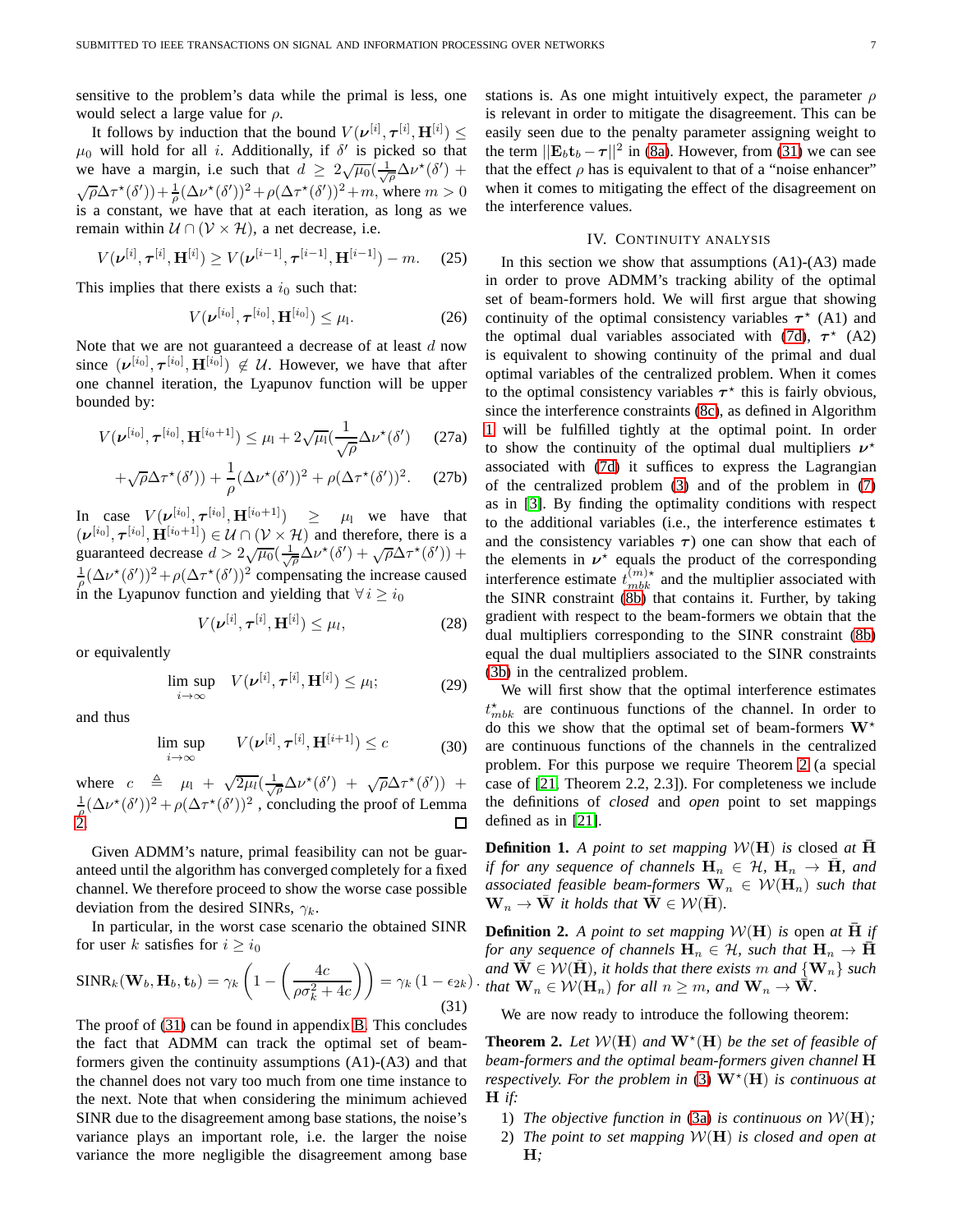## 3) *The primal optimal point exists and is unique.*

The objective function in [\(3\)](#page-2-0) is strictly convex and continuous on  $\mathbb{C}^{N_T \times K}$ . Additionally when writing the constraints as SOCs the phase ambiguity, otherwise present, vanishes as mentioned in Section [II;](#page-1-0) this implies that not only the first, but the also the third of the theorem hold. Hence, in order to show continuity of the function  $\mathbf{W}^{\star}(\mathbf{H})$  with respect to the channels, we require showing that the point to set mapping  $W(H)$  is closed and open  $\forall H \in \mathcal{H}$ .

Intuitively, showing that the point to set mapping representing the feasible sets is closed implies that an arbitrarily small change in the channel is not capable of violating the constraints by an arbitrarily large amount.

<span id="page-7-4"></span>**Lemma 3.** *Given the set of*  $\gamma_k$ −*feasible channels* H, *for a specific user-base station allocation and SINR requirements, the mapping providing the optimal set of beam-formers is closed and open.*

*Proof.* Note that the SINR constraints of the centralized problem [\(3b\)](#page-2-6) are continuous functions of the channels and the beam-formers. In particular, let  $SINR_k(W_n, H_n)$  in [\(2\)](#page-2-8) be the value of the SINR constraint of user  $k$  given the channel  $\mathbf{H}_n$  and the set of beam-formers  $\mathbf{W}_n$  and let  $\mathbf{\overline{H}}$  and  $\mathbf{\overline{W}}$  be given as in Definition [1.](#page-6-3) Then, due to continuity of the SINR functions with  $H$  and  $W$  it follows that

$$
\lim_{n \to \infty} \text{SINR}_k(\mathbf{W}_n, \mathbf{H}_n) = \text{SINR}_k(\bar{\mathbf{W}}, \bar{\mathbf{H}}), \forall k,
$$
 (32)

and given that all pairs  $\mathbf{H}_n, \mathbf{W}_n$  satisfy  $SINR_k(\mathbf{W}_n, \mathbf{H}_n) \geq$  $\gamma_k$  this will also be satisfied in the limit. This establishes that the mapping is closed.

We now proceed to show that  $W(H)$  is also open. In order to prove this, we assume that we have a set of feasible beamformers  $\overline{W}$  for a given channel  $\overline{H}$ . Then, we use known results to establish a neighborhood of  $\overline{H}$  for which we can find a scaling vector  $\mathbf{p} = [p_1, \dots, p_K]^T$  that is a continuous function of the channel such that a feasible set of beamformers  $\mathbf{W} \in \mathcal{W}(\mathbf{H})$  can be found using  $\bar{\mathbf{W}}$  as  $\mathbf{w}_k = \sqrt{p_k} \bar{\mathbf{w}}_k$ . For this purpose, assume that for a given channel  $\bar{H}$  we have available (without loss of generality) strictly feasible beamformers  $\overline{W} \in \mathcal{W}(\overline{H})$ . Define now as in [\[22\]](#page-12-21), the power of the interference caused by the transmission to user  $j$  over user k as  $G_{kj}(\bar{\mathbf{H}}, \bar{\mathbf{W}}) = \bar{\mathbf{w}}_j^H \bar{\mathbf{h}}_{b(j)k} \bar{\mathbf{h}}_{b(j)k}^H \bar{\mathbf{w}}_j$ . These terms will be collected in the matrix  $\Psi(\mathbf{\bar{H}}, \mathbf{\bar{W}})$ , where

$$
[\mathbf{\Psi}(\bar{\mathbf{H}}, \bar{\mathbf{W}})]_{kj} = \begin{cases} G_{kj}(\bar{\mathbf{H}}, \bar{\mathbf{W}}), & j \neq k \\ 0 & j = k. \end{cases}
$$
 (33)

Let  $\mathbf{D}(\mathbf{\bar{H}}, \mathbf{\bar{W}}) \triangleq diag\{\frac{\gamma_1}{G_{11}(\mathbf{\bar{H}}, \mathbf{\bar{W}})}, \dots, \frac{\gamma_K}{G_{KK}(\mathbf{\bar{H}}, \mathbf{\bar{W}})}\}$  which represents the ratio between desired SINR and received power for each of the users, and let  $\boldsymbol{\sigma} = [\sigma_1^2, \dots, \sigma_K^2]^T$ . The vector p is defined as the optimal solution to the power allocation problem

<span id="page-7-0"></span>
$$
\min_{\mathbf{p}} ||\mathbf{p}'||_1 \quad \text{s.t. } \text{SINR}'_k(\mathbf{p}', \sigma_k^2, \bar{\mathbf{W}}, \mathbf{H}) \ge \gamma_k, \forall k, \tag{34}
$$

where  $SINR'_{k}$  denotes the SINR of user k given a set of fixed beam-formers  $\bar{W}$  a set of channels  $\bar{H}$  and noise variances  $\sigma_k^2$ .

From [\[22\]](#page-12-21) we know that the solution to [\(34\)](#page-7-0) (if it exists) to the optimization problem [\(34\)](#page-7-0) is unique and characterized by

<span id="page-7-1"></span>
$$
(\mathbf{I} - \mathbf{D}(\mathbf{H}, \bar{\mathbf{W}})\Psi(\mathbf{H}, \bar{\mathbf{W}}))\mathbf{p} = \mathbf{D}(\mathbf{H}, \bar{\mathbf{W}})\boldsymbol{\sigma},\qquad(35)
$$

which is an equivalent formulation of the SINR constraints [\(3b\)](#page-2-6) being fulfilled tightly. Additionally, given theorem 4 in [\[22\]](#page-12-21) we have that the solution  $p > 0$  exists if and only if the matrix  $D(H, \overline{W})\Psi(H, W)$  has spectral radius strictly smaller than 1, i.e.  $\rho(\mathbf{D}(\bar{\mathbf{H}}, \bar{\mathbf{W}})\Psi(\bar{\mathbf{H}}, \bar{\mathbf{W}}))$  < 1. In other words, by solving [\(35\)](#page-7-1) we are capable of finding a feasible set of beam-formers for  $H \neq \overline{H}$  in a neighborhood of H by scaling the strictly feasible beam-formers for  $H$  by the powers obtained using  $\mathbf{p} = (\mathbf{I} - \mathbf{D}(\mathbf{H}, \bar{\mathbf{W}}) \Psi(\mathbf{H}, \bar{\mathbf{W}}))^{-1} \mathbf{D}(\mathbf{H}, \bar{\mathbf{W}}) \sigma$ , i.e.  $\mathbf{w}_k = \sqrt{p_k^{\star}} \mathbf{\bar{w}}_k$ , relying on the fact that the spectral radius,  $\rho(D(\bar{H}, \bar{W})\Psi(\bar{H}, \bar{W}))$ , is *strictly* smaller than 1. Note that the scaling can be claimed to be continuous with the channels because of the continuity of the matrices  $\Psi(\mathbf{H},\mathbf{W})$ and  $D(H, \overline{W})$  with the channels. This argument establishes that for a neighborhood of  $\bar{H}$  that fulfills

$$
\mathcal{N}(\mathbf{\bar{H}}) \triangleq {\mathbf{H}|\rho(\mathbf{D}(\mathbf{H}, \mathbf{\bar{W}})\Psi(\mathbf{H}, \mathbf{\bar{W}})) < 1},\qquad(36)
$$

there exists a continuous scaling p given by [\(35\)](#page-7-1) providing feasible beam-formers. This implies that given a sequence of channels  $H_n \to \bar{H}$  and  $\bar{W} \in \mathcal{W}(\bar{H})$ , there exists an m and a sequence  $\{W_n\}$  such that for all  $n \geq m$   $W_n \in W(H_n)$ . In particular, given a feasible beam-former  $\overline{W} \in \mathcal{W}(\overline{H})$ we can generate by using [\(35\)](#page-7-1) feasible beam-formers in the neighborhood of  $\overline{H}$  thus concluding the proof. By invoking Theorem [2](#page-6-2) the continuity of the function  $\mathbf{W}^{\star}(\mathbf{H})$  follows.

We now introduce and prove the following lemma regarding the continuity of the dual multipliers.

**Lemma 4.** *Given the set of*  $\gamma_k$ −*feasible channels* H *for a specific user base station allocation and SINR requirements, the optimal dual multiplers*  $\{\lambda_k^{\star}\}, k = 1, ..., K$  *are continuous functions of the channel* H*.*

*Proof.* As shown in [\[3\]](#page-12-2) and reviewed in [\[23\]](#page-12-22) the dual problem of [\(3\)](#page-2-0) can be expressed as

<span id="page-7-2"></span>
$$
\min_{\{\lambda_k\}} \qquad \qquad \sum_{b=1}^B \sum_{k \in \mathcal{U}(b)} \lambda_k \sigma_k^2 \qquad \qquad (37a)
$$

s.t. 
$$
\mathbf{I} + \sum_{j=1}^{K} \lambda_j \mathbf{h}_{b(k)j} \mathbf{h}_{b(k)j}^H \succeq (1 + \frac{1}{\gamma_k}) \lambda_k \mathbf{h}_{b(k)k} \mathbf{h}_{b(k)k}^H,
$$
\n(37b)

$$
k = 1, \dots, K. \tag{37c}
$$

The dual problem in  $(37)$  $(37)$  $(37)$  has been shown  $3$  to be equivalent to solving the following up-link beam-forming problem yielding

<span id="page-7-3"></span><sup>&</sup>lt;sup>3</sup>Note that [\[3\]](#page-12-2) contains a technical error in the proof of Theorem 1 between equations (12) and (13). However, this does not compromise the validity of the result. An alternative proof can be provided by using the fact that given<br>a symmetric positive semidefinite matrix  $A \in \mathbb{C}^{n \times n}$  and an  $n \times 1$  vector b in the row space of  $\mathbf{A}, \mathbf{A} \succeq \mathbf{b} \mathbf{b}^H$  iff  $\mathbf{b}^H \mathbf{A}^\dagger \mathbf{b} \leq 1$ .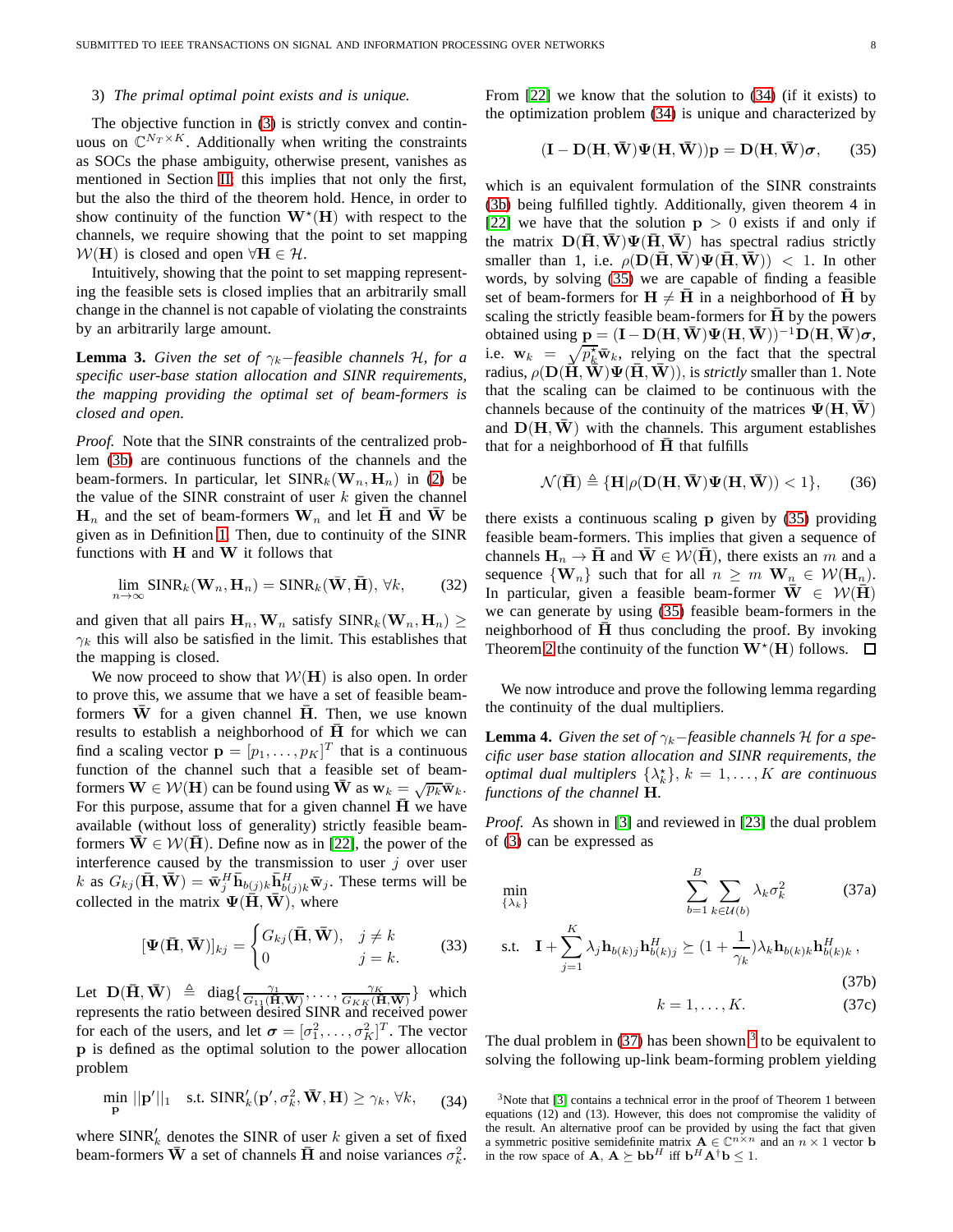the down-link up-link duality result in [\[3\]](#page-12-2):

$$
\min_{\{\lambda_k\}} \sum_{k=1}^{K} \lambda_k \sigma_k^2
$$
 (38a)  
s.t. 
$$
\eta_k \ge \sigma_k,
$$
 (38b)

where 
$$
\eta_k = \max_{\mathbf{w}_k^d: \|\mathbf{w}_k^d\| = 1} \frac{\lambda_k |\mathbf{w}_k^d \mathbf{h}_{b(k)k}|^2}{\sum_{j \neq k} \lambda_j |\mathbf{w}_k^d \mathbf{h}_{b(k)j}|^2 + \sigma_k^2 ||\mathbf{w}_k^d||^2}
$$
 and

where  $\mathbf{w}_k^d$  denote the up-link beam-formers. It can be shown [\[3,](#page-12-2) Theorem 1], that given a fixed set of values  $\{\lambda_i\}$  the downlink beam-formers maximizing  $\eta_k$  follows the expression  $\mathbf{w}_k^d(\{\lambda_j\}) = \frac{\left(\sum_j \lambda_j \mathbf{h}_{b(k)j} \mathbf{h}_{b(k)j}^H + \sigma_k^2 \mathbf{I}\right)^{-1} \mathbf{h}_{b(k)k}}{\|(\nabla \cdot \mathbf{h}_{b(k)j} \mathbf{h}_{b(k)j}^H + \sigma_k^2 \mathbf{I}\right)^{-1} \mathbf{h}_{b(k)k}}$  $||\Bigl(\sum_j \lambda_j \mathbf{h}_{b(k)j}\mathbf{h}_{b(k)j}^H\!+\!\sigma_k^2\mathbf{I}\Bigr)^{-1}\mathbf{h}_{b(k)k}||$ , and that  $\mathbf{w}_k^d$ are a scaled version of the optimal down-link beam-formers for the optimal multipliers  $\lambda_k^*$ , i.e.  $\mathbf{w}_k^* = \sqrt{p_k^*} \mathbf{w}_k^d(\{\lambda_j^*\})$ , where  $p_k^*$  is the optimal power allocation to user  $k$ . This establishes, by Lemma [3](#page-7-4) uniqueness and continuity with the channels of the normalized up-link beam-formers, i.e. the mapping

$$
\mathcal{W}^{d\star}(\mathbf{H}) \triangleq \left\{ \mathbf{w}_{k}^{d\star} \mid \mathbf{w}_{k}^{d\star} = \frac{\left(\sum_{j} \lambda_{j}^{\star} \mathbf{h}_{b(k)j} \mathbf{h}_{b(k)j}^{H} + \sigma_{k}^{2} \mathbf{I}\right)^{-1} \mathbf{h}_{bk}}{\|\left(\sum_{j} \lambda_{j}^{\star} \mathbf{h}_{b(k)j} \mathbf{h}_{b(k)j}^{H} + \sigma_{k}^{2} \mathbf{I}\right)^{-1} \mathbf{h}_{b(k)k}\|}\right\},\tag{39}
$$

where  $\{\lambda_k^{\star}\}$  are the optimal solutions to [\(37\)](#page-7-2), is closed and open for all  $H \in \mathcal{H}$ . This establishes the continuity of the function  $\mathbf{W}^{\star d}(\mathbf{H})$ . By uplink-downlink duality [\[3\]](#page-12-2) the optimal dual multipliers  $\{\lambda_j^*\}$  correspond to the scaled powers of the up-link beam-formers, i.e.  $||\mathbf{w}_k^{*d}||^2 = \lambda_k \sigma_k^2$ , which by the continuity of  $w_k^{\star d}$  establishes the continuity of  $\lambda_k^{\star}$  and proves the Lemma.  $\Box$ 

The continuity of the optimal and primal dual variables of the centralized problem in [\(3\)](#page-2-0) has now been proven. It is possible to show not only continuity, but differentiability of the function mapping channels to the unique optimal primal-dual solution by writing the problem as a standard SOCP and using the results in [\[24\]](#page-12-23). This yields Lipschitz continuity within a set of compact channels since it would allow bounding the Jacobian matrix's largest eigenvalue. However, this result is more involved and not required for the proofs at hand.

We now proceed to prove that (A3) holds. For this purpose, we require proving continuity of the elements  $\mathbf{w}^{[i]}$ ,  $t_{mk}^{[i]}$ , resulting at each iteration  $i$  of ADMM, with respect to the parameters fed to the algorithm at iteration  $i$ , i.e. consistency variables  $\tau^{[i-1]}$  and duals  $\nu^{[i-1]}$  resulting from iterate  $i-1$ and with respect to the channels. This will imply continuity of all the ADMM parameters  $\tau, \nu$  since the rest of the steps are updated linearly with  $t_{mk}^{[i]}$ . We proceed, using the same methodology as in the centralized case, to show that the optimization problem in Algorithm [1](#page-3-3) yields continuous primal solutions.

**Lemma 5.** *Given the set of*  $\gamma_k$ −*feasible channels* H *for a specific user-base station allocation and SINR requirements and the parameters*  $τ<sup>[i-1]</sup>$  *and*  $ν<sup>[i-1]</sup>$  *provided for iterate i in algorithm [1,](#page-3-3) the ADMM parameters provided for iterate* i*, i.e.*  $\tau^{[i]}$ ,  $\nu^{[i]}$  and the obtained primal solution  $\mathbf{w}^{[i]}$ ,  $\mathbf{t}^{[i]}$  are *continuous functions of* **H**,  $\tau^{[i-1]}$  *and of*  $\nu^{[i-1]}$ *.* 

*Proof.* Let us equivalently (in the sense that it yields an equivalent problem) rewrite the objective function in [\(8a\)](#page-3-10) as  $\sum_{k\in\mathcal{U}(b)}^{\bullet}||\mathbf{w}_k||^2+\frac{\rho}{2}$  $\frac{\rho}{2}$ ||t<sub>b</sub> –  $\mathbf{E}_b \tau^{[i-1]} + \frac{\nu_b}{\rho}$ ||<sup>2</sup>. For simplicity define  $\mathbf{y}_b^{[i-1]} \triangleq \mathbf{E}_b \tau^{[i-1]} - \frac{\nu_b^{[i-1]}}{\rho}$ . Note now that the interference constraints [\(8c\)](#page-3-9)) might not always hold tightly as opposed to the SINR constraints [\(8b\)](#page-3-11). This is due to the fact that  $t_{bj}^{(b)}$ , appearing in [\(8c\)](#page-3-9), is selected to fulfill the constraint, but at the same time to be close to the corresponding value in  $y_b$ as possible so as to minimize the objective. Hence, given a set of values  $({w_k}, {\{t_{mk}^{(b)}\}}_{m \neq b, k \in U(b)})$ , corresponding to the beam-formers and suffered interference values, fulfilling the SINR constraints the problem will always be feasible since the caused interference values  $\{t_{bj}^{(b)}\}_{j\not\in\mathcal{U}(b)}$  can always be selected accordingly. For this reason, the coming analysis will prioritize the fulfillment of the SINR constraints [\(8b\)](#page-3-11) and deal with the interference constraints [\(8c\)](#page-3-9) later on.

The conditions required to establish continuity are uniqueness of the primal solution, and that the feasible set

<span id="page-8-0"></span>
$$
\mathcal{WT}(\mathbf{H}) \triangleq \{ (\mathbf{W}, \mathbf{t}) | (8b) \text{ and } (8c) \text{ hold } \forall k, j, b \}, \qquad (40)
$$

corresponding to the feasible sets of beam-formers and estimated interference values  $t<sub>b</sub>$ , is both closed and open for all **H** and  $y \triangleq E\tau - \frac{\nu}{\rho}$  $\frac{\nu}{\rho}$ . Note that the feasible set does not explicitly depend on the parameter y since the feasibility of a beam-former will not be affected by y.

The proof that  $W\mathcal{T}(\mathbf{H})$  is closed is analogous to the centralized case (proof of Lemma [3\)](#page-7-4) and will therefore be omitted. Uniqueness of the primal solution follows from the strong convexity of the objective function in [\(8a\)](#page-3-10). The proof of  $W\mathcal{T}(\mathbf{H})$  being open is very similar but provides some insight to the problem and will therefore be included. Given a set of channels  $\bar{H}$  and parameters  $\bar{y}$ , assume each base station has performed an iteration of the ADMM algorithm and found the corresponding optimal solutions. We will then have that all SINR constraints [\(8b\)](#page-3-11) will hold tightly, while all interference constraints [\(8c\)](#page-3-9) will be either not active, weakly active, or active depending on the values in  $\bar{y}$ . Analogously to before, given an optimal point, the SINR constraints, corresponding to all users and therefore all base stations, can be expressed as  $(I - D(H, W)\Psi(H, W))1 = D(H, W)\eta$ , where in this case  $\eta \triangleq (\sum_{m \neq b} (t_{mj_1}^{(m)[i]})^2 + \sigma_{j_1}^2, \ldots, \sum_{m \neq b} (t_{mj_{|U(b)|}}^{(m)[i]})^2) +$  $\sigma_{j_{\vert \mathcal{U}(b) \vert}}^2$ , where  $j_k \in \mathcal{U}(b)$ . Given a second set of channels and parameters H and y, if the optimal set of beam-formers and interference levels corresponding to H and  $\bar{v}$  where used, the SINR constraints [\(8b\)](#page-3-11) may again not be fulfilled. We will circumvent this in the same way as before, implying therefore, that there will exist a scaling p that is continuous with the channel and allows us to produce a feasible set of beamformers for  $H$  based on the optimal beam-formers for  $\bar{H}$ . Note however, that with this new scaling, if the interference values are left untouched, and the interference constraints [\(8c\)](#page-3-9) might not be fulfilled. A simple way of solving this problem is to define the new interference values as  $t_{bj}^{(b)2} = \sqrt{\max_j(p_j)} t_{bj}^{(b)[i]2}$ . From here, the proof is analogous to that of the centralized case. □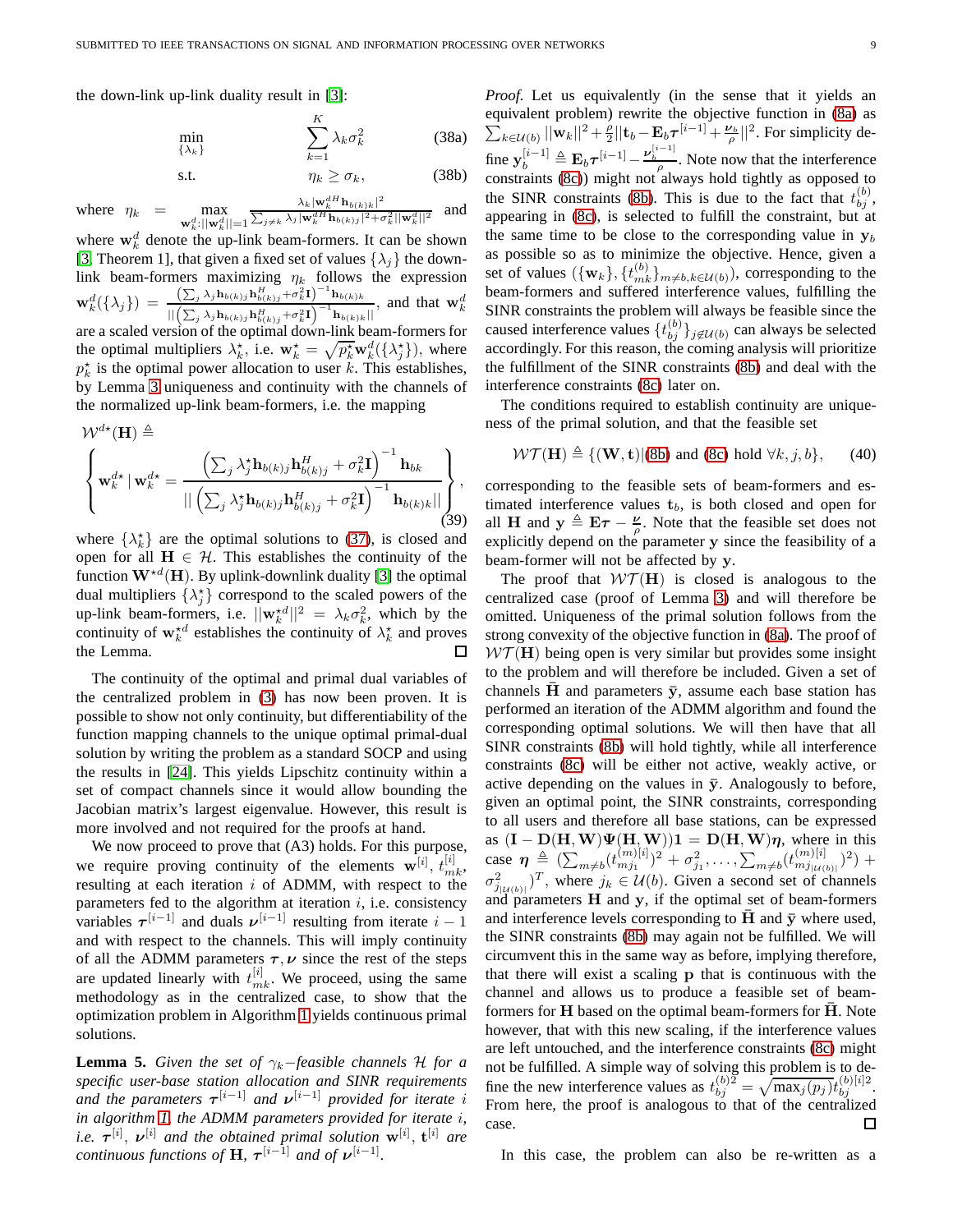standard SOCP and degeneracy conditions can be studied. However, one of the conditions required to show continuity and differentiability of the function that maps the channels to the optimal values is strict complementarity which is not fulfilled in this case when the interference constraints [\(8c\)](#page-3-9) are weakly active. In these cases differentiability of the mapping to the primal dual optimal solution is lost but, as proven, continuity is kept.

We have therefore proven, by showing that all point to set mappings representing the feasible sets are open and closed, using the fact that the optimal solutions are unique and invoking Theorem [2](#page-6-2) that all assumptions required for the tracking abilities of ADMM when deprived of strong convexity in [\(4\)](#page-2-3) hold.

## V. NUMERICAL EXPERIMENTS

<span id="page-9-0"></span>This section provides numerical experiments to demonstrate the performance of the proposed dynamic beam-forming technique. In the simulations the parameter  $\gamma_k$  is set to 10 for all users and the plotted SINR (linear) corresponds to the average SINR achieved by the users using the beam-formers obtained after a single iteration. The initial channel vectors (in  $\mathbf{H}^{[0]}$ ) and the innovation channels ( $\mathbf{H}^{\text{inn}[i]}$ ) are generated following:  $h_{bk} \sim \mathcal{CN}(\mathbf{0}, \mathbf{I})$ , i.e. they are independent complex circularly Gaussian random vectors with unit variance. A track is then generated as  $\mathbf{H}^{[i]} = \sqrt{\zeta} \mathbf{H}^{\text{inn}[i]} + \sqrt{1 - \zeta} \mathbf{H}^{[i-1]};$ however, this method might lead to channels that do not have a feasible solution for the required SINRs. In order to avoid tracking infeasible solutions each channel is checked for feasibility prior to feeding it to Algorithm [1.](#page-3-3) In case the channel does not allow for a feasible solution it is discarded and replaced by a channel generated following the same innovation equation that is feasible. Even though this is not an appropriate choice when modeling the dynamics of a wireless channel, it allows us to illustrate the tracking ability of the algorithm for this specific problem while keeping the model simple. Note also that this update rule does not guarantee that a bound  $||\mathbf{H}^{[i]} - \mathbf{H}^{[i-1]}|| \leq \epsilon$  is fulfilled. This is due to the fact that the innovation  $H^{inn[i]}$  can take arbitrarily large values. However, it will hold true that  $\mathbb{E}\{||\mathbf{H}^{[i]} - \mathbf{H}^{[i-1]}||\} \leq \epsilon$ .

The considered system consists of 2 base stations equipped with 4 antennas serving 2 users each. In all cases, ADMM is initialized with  $\tau^{[0]} = 0$  and  $\nu^{[0]} = 0$ . In case ADMM where to be used with a very large penalty parameter  $\rho$  the solution would very slowly deviate from the zero forcing solution since we would be enforcing, initially, that the algorithm does not deviate from it. In figures [1,](#page-9-2) [2](#page-10-1) and [3](#page-10-2) the dynamic behaviour of the algorithm is illustrated for penalty parameters  $\rho = 1$ ,  $\rho = 50$  and  $\rho = 1000$  respectively. It can be seen that the algorithm is in general capable of providing a set of beamformers which use a similar total power as in the optimal case. We can also see that, even though the solution is not always feasible the achieved SINR levels are not far from 10  $(\gamma_k)$ . Additionally, as intuitively expected, the fulfillment of the SINR constraints is better as  $\rho$  increases. This is due to the fact that we are assigning more weight to consensus among interference levels by selecting a larger  $\rho$ . Note, however, that



<span id="page-9-2"></span>Fig. 1. Total transmit power and average user SINR for a single track of 50 channels,  $\rho = 1$ ,  $\gamma = 10$ ,  $\sigma = \sqrt{10} \zeta = 0.01$ ,  $N_t = 4$ ,  $N_u = 4$ ,  $N_b = 2$ .

by selecting  $\rho$  we do not only select how important it is for us that the base stations are in agreement, but also the step size of the sub-gradient step in charge of maximizing the dual problem. Hence, a large value of  $\rho$  implies a large step size which might make convergence slow. The same can happen in case of selecting a very small  $\rho$ . In order to illustrate this clearly we provide figures [4,](#page-10-3) [5](#page-10-4) and [6](#page-10-5) where 10000 independent tracks consisting of 50 channel are generated and averaged, with  $\rho = 1$ ,  $\rho = 50$  and  $\rho = 1000$ , respectively. In this case the tracks are averaged and in case of the SINR we provide a 1 standard deviation shift from the average SINR in all cases. Observe that in figure [6](#page-10-5) the dynamic solution yields, in average, powers superior to optimal even when the problem is not feasible, while in [4](#page-10-3) and [5](#page-10-4) the dynamic solution approaches the optimal on the opposite side, in other words, it is below the optimal solution. This is due to the selected initial values. A relatively small  $\rho$  does not penalize the algorithm from deviation of the initial value, 0, and hence ADMM is free to select a power minimizing solution. On the other hand, when the parameter  $\rho$  is larger, the solution provided by ADMM will be more similar to a zero-forcing solution, providing a feasible solution earlier but approaching the optimal value from above.

As mentioned earlier, given a very small or large  $\rho$  convergence is slow, however, when the step size is large, the SINR values are very close to feasibility. As in the static case, optimal parameter selection for  $\rho$  is not known [\[18\]](#page-12-17) except for specific cases [\[25\]](#page-12-24). In [\[4\]](#page-12-3) it is experimentally shown that penalty parameters related to the channels provide quicker convergence. This could also be done in order to improve convergence of the ADMM algorithm, potentially improving the tracking ability. However, in order to normalize  $\rho$  with respect to the problem's data we would require to centralize the CSI breaking the distributed nature of the algorithm.

## VI. CONCLUSIONS

<span id="page-9-1"></span>This paper shows that ADMM can be used in order to dynamically, and in a distributed manner, follow the set of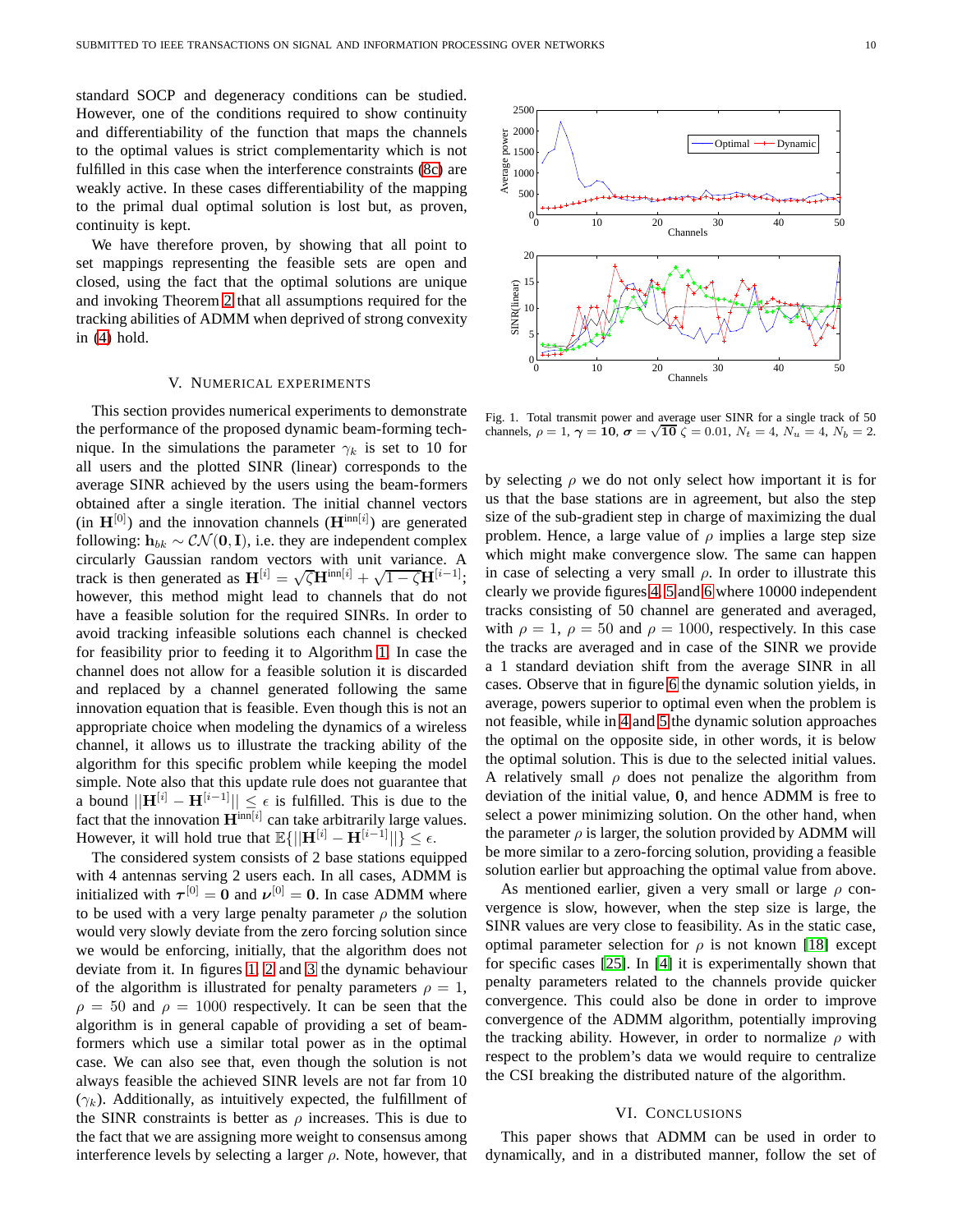

<span id="page-10-1"></span>Fig. 2. Total transmit power and average user SINR for a single track of 50 channels,  $\rho = 50$ ,  $\gamma = 10$ ,  $\sigma = \sqrt{10}$ ,  $\zeta = 0.01$ ,  $N_t = 4$ ,  $N_u = 4$ ,  $N_b = 2$ . The plot below illustrates each of the users perceived SINR.



<span id="page-10-2"></span>Fig. 3. Total transmit power and average user SINR for a a single track of 50 channels,  $\rho = 1000$ ,  $\gamma = 10$ ,  $\sigma = \sqrt{10} \zeta = 0.01$ ,  $N_t = 4$ ,  $N_u = 4$ ,  $N_b = 2$ . The plot below illustrates each of the users perceived SINR.

optimal beam-formers given that the channel varies slowly enough. This is done even though the strong convexity assumption is broken when the problem is written in a readyto-distribute manner. We have presented a novel approach to show the tracking ability of an algorithm that does not rely on an explicit convergence rate and therefore, allows to us to relax the strong convexity requirement. In particular, the strong convexity requirement is replaced by continuity requirements on the optimal point with respect to the problem's parameters. Additionally, some insights regarding the effect of the stepsize on the algorithm's tracking ability are provided.

# <span id="page-10-0"></span>APPENDIX A

*Proof.* By writing the KKT conditions of the problem in [\(7\)](#page-3-2) it can be shown that it holds that  $E^T \nu^* = 0$ . Additionally, provided that  $v^{[0]}$  is initialized fulfilling  ${\bf E}^T v^{[0]} = 0$ , we



<span id="page-10-3"></span>Fig. 4. Total average transmit power and average user SINR for 10000 tracks of 50 channels,  $\rho = 1$ ,  $\gamma = 10$ ,  $\sigma = \sqrt{10} \zeta = 0.01$ ,  $N_t = 4$ ,  $N_u = 4$ ,  $N_b = 2$ .



<span id="page-10-4"></span>Fig. 5. Total average transmit power and average user SINR for 10000 tracks of 50 channels,  $\rho = 50$ ,  $\gamma = 10$ ,  $\sigma = \sqrt{10}$ ,  $\zeta = 0.01$ ,  $N_t = 4$ ,  $N_u = 4$ ,  $N_b = 2$ .



<span id="page-10-5"></span>Fig. 6. Total average transmit power and average user SINR for 10000 tracks of 50 channels,  $\rho = 1000$ ,  $\gamma = 10$ ,  $\sigma = \sqrt{10}$ ,  $\zeta = 0.01$ ,  $N_t = 4$ ,  $N_u = 4$ ,  $N_b = 2$ .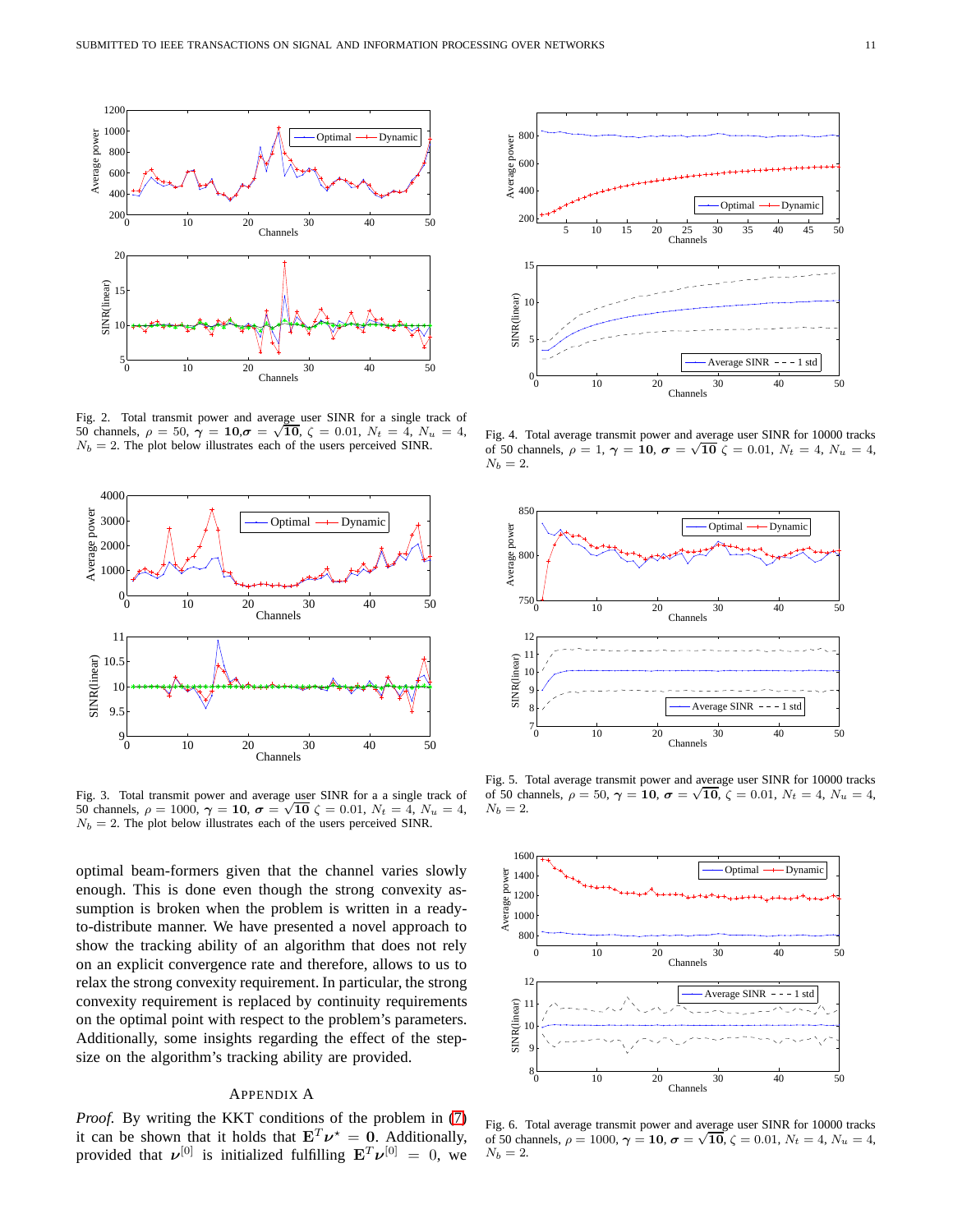can guarantee that at each ADMM iterate, regardless of the channel, will satisfy  $E^T \nu^{[i]} = 0$ . This is intuitively sound since  $\mathbf{E}^T \boldsymbol{\nu}$  implies that there is a pair of (estimated) dual multipliers that have the same absolute value but opposite sign which will be associated to the copies of the same interference values present at two base stations at a time. This can also be thought of as in [\[10\]](#page-12-9) where the dual variables associated to a consistency constraint are shown to always be 0 when summed over the network. Given this fact, we have that  $||\mathbf{E}(\tau^{[i] \star} \bm{\tau}^{[i]})\!+\!(\frac{\bm{\nu}^{[i]}}{\rho}\!-\!\frac{\bm{\nu}^{[i]\star}}{\rho}$  $\frac{|\psi|^{\star}}{\rho})||^2=||\mathbf{E}(\boldsymbol{\tau}^{[i]\star}-\boldsymbol{\tau}^{[i]})||^2\!+\!\frac{1}{\rho^2}||\boldsymbol{\nu}^{[i]} \!-\! \boldsymbol{\nu}^{[i]\star}||^2,$ since the cross product  $\left(\frac{\boldsymbol{\nu}^{[i]}}{\rho} - \frac{\boldsymbol{\nu}^{[i]*}}{\rho}\right)$  $\frac{f^{[i]*}}{\rho})^T(\mathbf{E}(\boldsymbol{\tau}^{[i]*}-\boldsymbol{\tau}^{[i]}))=0.$ Note that this expression is nothing but the Lyapunov function scaled by  $\frac{1}{\rho}$ . Hence we have that  $||\mathbf{E}\tau^{[i] \star} - \frac{\nu^{[i] \star}}{\rho} - (\mathbf{E}\tau^{[i]} - \mathbf{E}\tau^{[i]})$  $\nu^{[i]}$  $\frac{|\mu|}{\rho}$ )||<sup>2</sup>  $\leq \frac{\mu_1}{\rho}$ . In the sequel, we equivalently rewrite [\(8a\)](#page-3-10) as  $\sum_{j\in\mathcal{U}(b)}||\mathbf{w}_j||^2+\frac{\rho}{2}$  $\frac{\rho}{2}||\mathbf{t}_b - \mathbf{E}_b \boldsymbol{\tau}^{[i-1]} + \frac{\nu_b^{[i-1]}}{\rho}||^2$  in order to use the just derived bound. Note that since the base stations do not share any variable (they share copies) solving each of the problems in [\(8\)](#page-3-7) locally at each of the base stations is equivalent to solving a problem where the feasible set is the Cartesian product of feasible sets and the objective function is nothing more than the sum of objective functions. This leads to the following optimization problem:

<span id="page-11-1"></span>
$$
\min_{\mathbf{w}, \mathbf{t}} ||\mathbf{w}||^2 + \frac{\rho}{2} ||\mathbf{t} - \mathbf{E}\boldsymbol{\tau}^{[i-1]} + \frac{\boldsymbol{\nu}^{[i-1]}}{\rho}||^2 \qquad (41a)
$$

$$
\text{s.t.} \qquad \qquad (\mathbf{w}, \mathbf{t}) \in \mathcal{WT}(\mathbf{H}^{[i]}), \qquad \text{(41b)}
$$

where  $W\mathcal{T}(\mathbf{H})$  defined in [\(40\)](#page-8-0) denotes the feasible set for all beam-formers and interference estimates, i.e. the constraints of all base stations in [\(8b\)](#page-3-11) and [\(8c\)](#page-3-9). Define for the sake of simplicity  $\mathbf{y}^{[i-1]} \triangleq \mathbf{E} \boldsymbol{\tau}^{[i-1]} - \frac{\boldsymbol{\nu}^{[i-1]}}{\rho}$  $\frac{\rho}{\rho}$ . Note that given the optimal set of dual multipliers and consistency variables the problem in [\(41\)](#page-11-1) yields the optimal solution to [\(7\)](#page-3-2) and that the feasible set is only dependent on the channel  $\mathbf{H}^{[i]}$  . Define the optimal parameter  $\mathbf{y}^{[i] \star} \triangleq \mathbf{E} \boldsymbol{\tau}^{\star}(\mathbf{H}^{[i]}) - \frac{\boldsymbol{\nu}^{[i] \star}(\mathbf{H}^{[i]})}{\rho}$  $\frac{(\mathbf{H}^{(1)})}{\rho}$ . Then, the objective function can be equivalently replaced by  $||\mathbf{w}||^2 + \frac{\rho}{2}||\mathbf{t}||^2 + \rho \mathbf{y}^T \mathbf{t} = f(\mathbf{w}) + g(\mathbf{t}) + h(\mathbf{t}, \mathbf{y}), \text{ where}$  $f(\mathbf{w}) = ||\mathbf{w}||^2$ ,  $g(\mathbf{t}) = \frac{\rho}{2}||\mathbf{t}||^2$  and finally  $h(\mathbf{t}, \mathbf{y}) = \rho \mathbf{y}^T \mathbf{t}$ . Given the parameters  $\mathbf{y}_{i}^{[i-1]}$ , which is a concatenation of  $\mathbf{y}_{b}^{[i-1]}$ defined earlier as  $\mathbf{E}_b \tau^{[i-1]} - \frac{\nu_b^{[i-1]}}{\rho}$ , we have that

<span id="page-11-2"></span>
$$
\nabla_{\mathbf{w}} f(\mathbf{w}^{[i]})^T (\mathbf{w}^{[i] \star} - \mathbf{w}^{[i]}) + \nabla_{\mathbf{t}} g(\mathbf{t}^{[i]})^T (\mathbf{t}^{[i] \star} - \mathbf{t}^{[i]}) + \\ + \nabla_{\mathbf{t}} h(\mathbf{t}^{[i]}, \mathbf{y}^{[i-1]})^T (\mathbf{t}^{[i] \star} - \mathbf{t}^{[i]}) \ge 0, \tag{42}
$$

where  $(\mathbf{w}^{[i]}, \mathbf{t}^{[i]})$  is optimal given  $\mathbf{y}^{[i-1]}$  and  $(\mathbf{w}^{[i] \star}, \mathbf{t}^{[i] \star})$  is optimal given  $y^{[i]*}$ . We also have

<span id="page-11-3"></span>
$$
\nabla_{\mathbf{w}} f(\mathbf{w}^{[i] \star})^T (\mathbf{w}^{[i]} - \mathbf{w}^{[i] \star}) + \nabla_{\mathbf{t}} g(\mathbf{t}^{[i] \star})^T (\mathbf{t}^{[i]} - \mathbf{t}^{[i] \star}) + + \nabla_{\mathbf{t}} h(\mathbf{t}^{[i] \star}, \mathbf{y}^{[i] \star})^T (\mathbf{t}^{[i]} - \mathbf{t}^{[i] \star}) \geq 0.
$$
\n(43)

By adding [\(42\)](#page-11-2) and [\(43\)](#page-11-3), and using the strong convexity of  $f$ and g

$$
(\mathbf{y}^{[i]*} - \mathbf{y}^{[i-1]})^T (\mathbf{t}^{[i]*} - \mathbf{t}^{[i]}) \ge
$$
  
 
$$
||\mathbf{w}^{[i]} - \mathbf{w}^{[i]*}||^2 + ||\mathbf{t}^{[i]} - \mathbf{t}^{[i]*}||^2.
$$
 (44)

In turn, the first term can be upper bounded by

<span id="page-11-4"></span>
$$
||\mathbf{t}^{[i]\star} - \mathbf{t}^{[i]}|| ||\mathbf{y}^{[i]\star} - \mathbf{y}^{[i-1]}|| \leq \sqrt{c} (||\mathbf{t}^{[i]\star} - \mathbf{E}\boldsymbol{\tau}^{[i]\star}|| + ||\mathbf{E}(\boldsymbol{\tau}^{[i]\star} - \boldsymbol{\tau}^{[i]\star}|| + ||\mathbf{t}^{[i]} - \mathbf{E}\boldsymbol{\tau}^{[i]}||), \qquad (45)
$$

where  $c$  represents the bound on the Lyapunov function as in [\(30\)](#page-6-4). Note that the first term in the RHS of [\(45\)](#page-11-4) is 0 since we are dealing with optimal points. Additionally, the second term can be again bounded by  $\sqrt{c}$ . The third term is a scaled version of the primal residual and can be also bounded by the Lyapunov function, since one can not perform a decrease larger than its current value. Hence, we conclude that

$$
||\mathbf{w}^{[i]} - \mathbf{w}^{[i] \star}||^2 + ||\mathbf{t}^{[i]} - \mathbf{t}^{[i] \star}||^2 \le \left(1 + \frac{1}{\sqrt{\rho}}\right)c,\qquad(46)
$$

for  $i \to \infty$  and hence, given that  $\mathbf{w}^{[i]}$  is a vectorized version of  $W^{[i]}$  we have

$$
\limsup_{i \to \infty} \quad ||\mathbf{W}^{[i]} - \mathbf{W}^{[i] \star}||_{\mathrm{F}}^2 \le \left(1 + \frac{1}{\rho}\right)c \qquad (47)
$$

#### <span id="page-11-0"></span>APPENDIX B

*Proof.* After iteration *i* using the corresponding channels  $H^{[i]}$ , each base station has found a set of beam-formers and local copies of interference values  $t_{mk}^{(b)}$  that fulfill the SINR constraints tightly. However, since before convergence ADMM does not guarantee primal feasibility, the local interference estimate might not match the perceived interference when the obtained beam-formers  $W^{[i]}$  are used, i.e. different basestations may disagree on how much they are interfering each other and hence the interfering base station will cause more interference than predicted by the base station whose user is suffering the interference. We therefore aim to find the worst case perceived SINR. The proof will be performed for user  $k$ associated to base station  $b$ . In particular we have that base station b has performed an ADMM step yielding beam-formers and interference values such that

<span id="page-11-5"></span>
$$
\frac{|\mathbf{h}_{b(k)k}^{H}\mathbf{w}_{k}|^{2}}{\sum_{i\in\mathcal{U}(b(k))\backslash k}|\mathbf{h}_{b(k)k}^{H}\mathbf{w}_{i}|^{2} + \sum_{m\neq b}t_{mk}^{(b)2} + \sigma_{k}^{2}} = \gamma_{k}.
$$
 (48)

However, the perceived SINR satisfies

<span id="page-11-6"></span>
$$
\frac{|\mathbf{h}_{b(k)k}^H \mathbf{w}_k|^2}{\sum_{i \in \mathcal{U}(b(k)) \setminus k} |\mathbf{h}_{b(k)k}^H \mathbf{w}_i|^2 + \sum_{m \neq b} t_{mk}^{(m)2} + \sigma_k^2} \ge \gamma_k - \epsilon_{2k},\tag{49}
$$

where  $\epsilon_{2k}$  is the loss of SINR at user k and is the quantity we wish to upper bound. For notational simplicity we define  $t'_{bk}$ and  $\mathbf{t}'_{mk}$  as the vectors containing in each of their components the interference estimates of base station  $b$  appearing in  $(48)$ and analogously for  $\mathbf{t}'_{mk}$  with [\(49\)](#page-11-6), implying that  $||\mathbf{t}'_{bk}||^2 = \sum_{m \neq b} t^{(b)2}_{mk}$  and  $||\mathbf{t}'_{mk}||^2 = \sum_{m \neq b} t^{(m)2}_{mk}$ 

By writing the difference between [\(48\)](#page-11-5) and [\(49\)](#page-11-6) and simplifying we obtain

$$
\frac{\gamma_k(||\mathbf{t}_{mk}'||^2 - ||\mathbf{t}_{bk}'||^2)}{\sum_{i \in \mathcal{U}(b(k)) \setminus k} |\mathbf{h}_{b(k)k}^H \mathbf{w}_i|^2 + ||\mathbf{t}_{mk}'||^2 + \sigma_k^2} \leq (50a)
$$

$$
\frac{\gamma_k(||\mathbf{t}_{mk}'||^2 - ||\mathbf{t}_{bk}'||^2)}{||\mathbf{t}_{mk}'||^2 + \sigma_k^2} \tag{50b}
$$

where we have used that  $||\mathbf{t}'_{mk}|| \geq ||\mathbf{t}'_{bk}||$  since we are interested in bounding the worst case scenario. In particular, the worst perceived interference, by a specific user, will occur